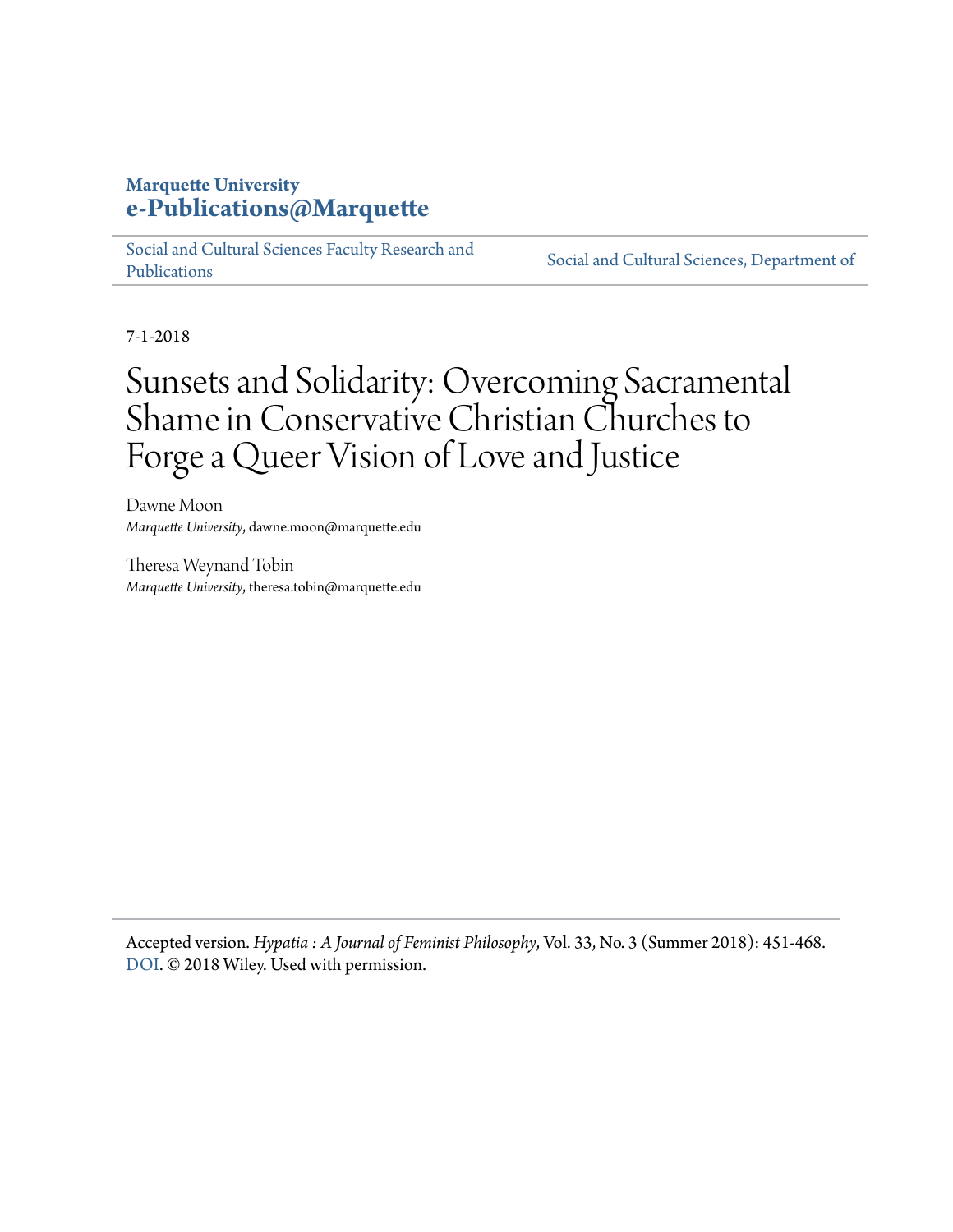**Marquette University**

### **e-Publications@Marquette**

#### *Sociology Faculty Research and Publications/College of Arts and Sciences*

*This paper is NOT THE PUBLISHED VERSION;* **but the author's final, peer-reviewed manuscript.** The published version may be accessed by following the link in th citation below.

*Hypatia : A Journal of Feminist Philosophy*, Vol. 33, No. 3 (Summer 2018): 451-468[. DOI.](https://doi.org/10.1111/hypa.12413) This article is © Wiley and permission has been granted for this version to appear in [e-Publications@Marquette.](http://epublications.marquette.edu/) Wiley does not grant permission for this article to be further copied/distributed or hosted elsewhere without the express permission from Wiley.

# Sunsets and Solidarity: Overcoming Sacramental Shame in Conservative Christian Churches to Forge a Queer Vision of Love and Justice

Dawne Moon Sociology, Marquette University, Milwaukee, WI Theresa W. Tobin Philosophy, Marquette University, Milwaukee, WI

#### Abstract

Drawing from our interdisciplinary qualitative study of LGBTI conservative Christians and their allies, we name an especially toxic form of shame—what we call sacramental shame—that affects the lives of LGBTI and other conservative Christians. Sacramental shame results from conservative Christianity's allegiance to the doctrine of gender complementarity, which elevates heteronormativity to the level of the sacred and renders those who violate it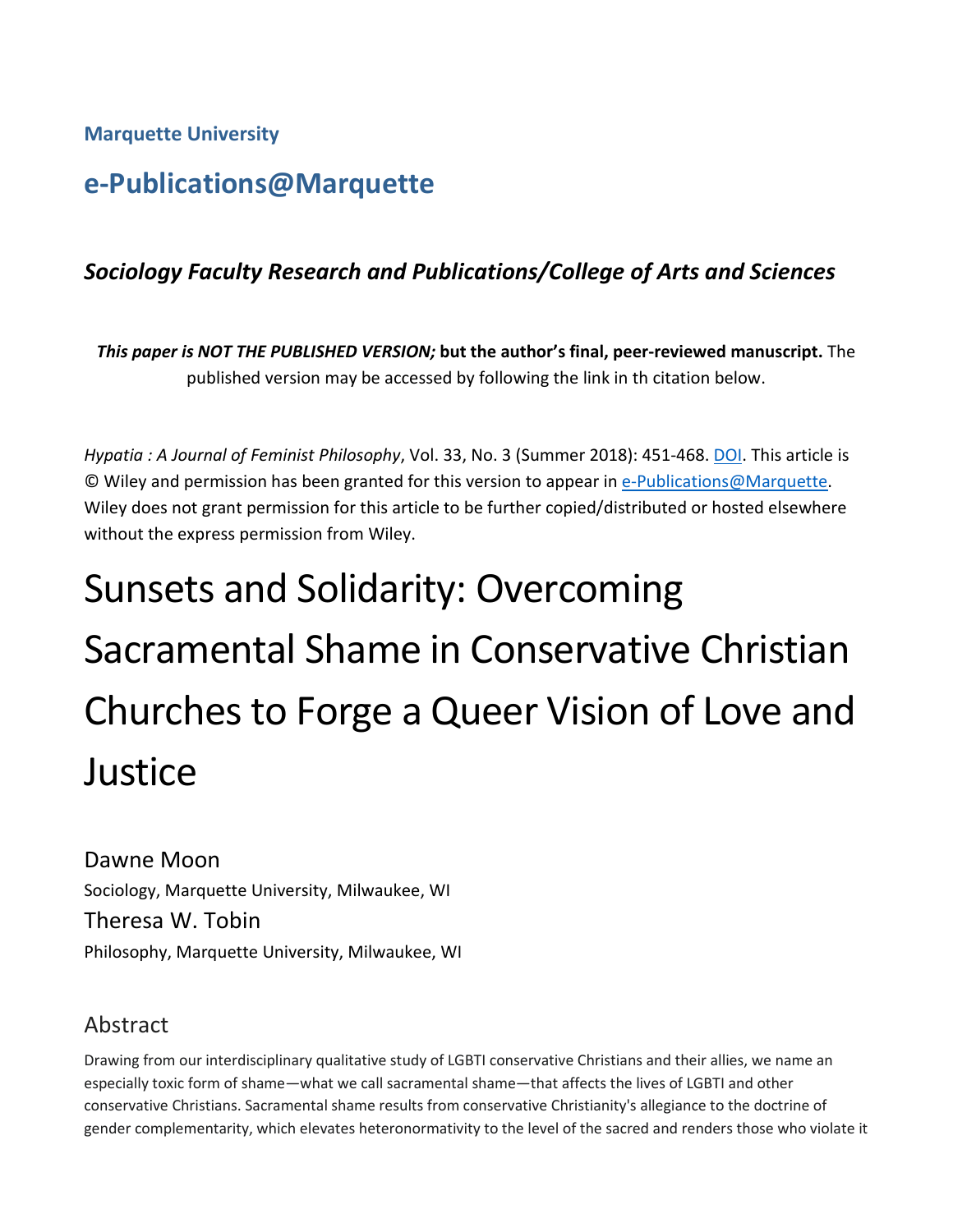as not persons, but monsters. In dispensing shame as a sacrament, nonaffirming Christians require constant displays of shame as proof that LGBTI church members love God and belong in the community. Part of what makes this shame so harmful is that parents and pastors often dispense it with sincere expressions of care and affection, compounding the sense that one's capacity to give and receive love is damaged. We foreground LGBTI Christian movements to overcome sacramental shame by cultivating nonhubristic pride, and conclude by discussing briefly their new understandings of love and justice that could have far-reaching benefits.

Shame is a painful emotion in which a person feels exposed to others as defective and fears rejection from the community on the basis of that exposure. Drawing from a qualitative study of lesbian, gay, bisexual, transgender, and intersex (LGBTI)**[1](https://0-onlinelibrary-wiley-com.libus.csd.mu.edu/doi/10.1111/hypa.12413#hypa12413-note-1003_2)** conservative Christians and their allies, we name an especially toxic form of shame—what we call *sacramental shame*—that affects the lives of LGBTI and other conservative Christians. When any community unjustly stigmatizes and shames a group of people, the stigmatized typically understand that the community deems them unworthy of membership or relationship (the capacity for deep, egalitarian, mutual connection and recognition of equal personhood). Sacramental shame complicates this dynamic by both posing as love and locating the shame in the shamed person's own constant failures of will. It makes being recognized as a person—in the eyes of God and others—contingent on constant displays of will to change things most LGBTI people cannot change, instilling shame as an enduring, conscious mental state.

Although we locate it in conservative Christianity, there are five reasons feminist and queer thinkers should understand sacramental shame: First, the sacramental quality helps us to understand oppression through the lens of a particular dynamic of dispositional shame, namely, the experience of making chronic shame a requirement for the recognition of one's personhood. Second, LGBTI Christians who have overcome this shame offer insight into healing. Third, in resisting the harm of sacramental shame, many LGBTI Christians bring unique insights to solidarity with antiracist, feminist, and other movements that may benefit far more than just Christians. Fourth, many LGBTI people selfidentify as conservative Christians, so justice for LGBTI people should not overlook the experiences and contributions of people at this intersection. Finally, given the considerable influence of conservative churches in American and global politics (Fetner **[2008](https://0-onlinelibrary-wiley-com.libus.csd.mu.edu/doi/10.1111/hypa.12413#hypa12413-bib-0027)**), this movement sheds light on dynamics of shame, pride, and justice that exceed the boundaries of conservative Christianity.

Feminist philosophers and sociologists have noted how people experience social belonging and threats through emotions (Bartky **[1990](https://0-onlinelibrary-wiley-com.libus.csd.mu.edu/doi/10.1111/hypa.12413#hypa12413-bib-0006)**; Scheff **[2000](https://0-onlinelibrary-wiley-com.libus.csd.mu.edu/doi/10.1111/hypa.12413#hypa12413-bib-0058)**; Moon **[2004](https://0-onlinelibrary-wiley-com.libus.csd.mu.edu/doi/10.1111/hypa.12413#hypa12413-bib-0048)**; Wolkomir **[2006](https://0-onlinelibrary-wiley-com.libus.csd.mu.edu/doi/10.1111/hypa.12413#hypa12413-bib-0075)**; Gould **[2009](https://0-onlinelibrary-wiley-com.libus.csd.mu.edu/doi/10.1111/hypa.12413#hypa12413-bib-0030)**; Shotwell **[2011](https://0-onlinelibrary-wiley-com.libus.csd.mu.edu/doi/10.1111/hypa.12413#hypa12413-bib-0060)**; Creek **[2013](https://0-onlinelibrary-wiley-com.libus.csd.mu.edu/doi/10.1111/hypa.12413#hypa12413-bib-0017)**; Ahmed **[2015](https://0-onlinelibrary-wiley-com.libus.csd.mu.edu/doi/10.1111/hypa.12413#hypa12413-bib-0001)**). Sociologists have examined how (mostly) lesbian and gay people and their allies in conservative Christian groups respond to these groups' feeling rules and manage their emotions to ensure continued acceptance (Wolkomir **[2006](https://0-onlinelibrary-wiley-com.libus.csd.mu.edu/doi/10.1111/hypa.12413#hypa12413-bib-0075)**; Creek **[2013](https://0-onlinelibrary-wiley-com.libus.csd.mu.edu/doi/10.1111/hypa.12413#hypa12413-bib-0017)**). They also note the way shame and sympathy work to maintain heterosexuals' authority and superiority in such situations (Moon **[2005](https://0-onlinelibrary-wiley-com.libus.csd.mu.edu/doi/10.1111/hypa.12413#hypa12413-bib-0049)**; Cragun, Williams, and Sumerau **[2015](https://0-onlinelibrary-wiley-com.libus.csd.mu.edu/doi/10.1111/hypa.12413#hypa12413-bib-0016)**). However, they have been slow to consider the substance at the intersections of religion with gender and sexuality (Avishai, Jafar, and Rinaldo **[2015](https://0-onlinelibrary-wiley-com.libus.csd.mu.edu/doi/10.1111/hypa.12413#hypa12413-bib-0003)**), avoiding the visceral emotions inspired at this juncture.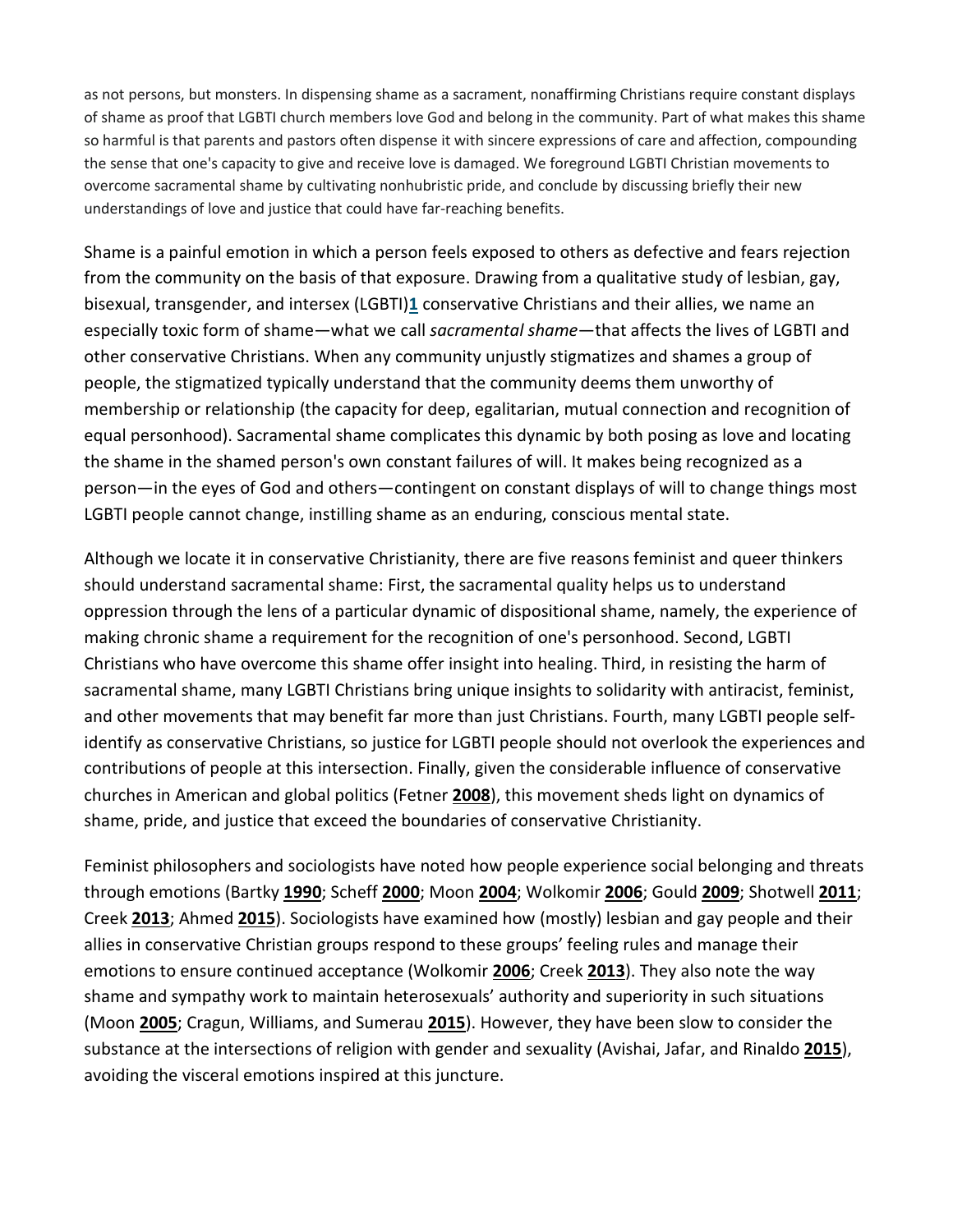Some feminist and queer scholars have analyzed the substance of shame and related emotions, locating shame's harms and liberatory potential in its ambivalence (Bartky **[1990](https://0-onlinelibrary-wiley-com.libus.csd.mu.edu/doi/10.1111/hypa.12413#hypa12413-bib-0006)**; Sedgwick **[2003](https://0-onlinelibrary-wiley-com.libus.csd.mu.edu/doi/10.1111/hypa.12413#hypa12413-bib-0059)**; Gould **[2009](https://0-onlinelibrary-wiley-com.libus.csd.mu.edu/doi/10.1111/hypa.12413#hypa12413-bib-0030)**; Shotwell **[2011](https://0-onlinelibrary-wiley-com.libus.csd.mu.edu/doi/10.1111/hypa.12413#hypa12413-bib-0060)**; Ahmed **[2015](https://0-onlinelibrary-wiley-com.libus.csd.mu.edu/doi/10.1111/hypa.12413#hypa12413-bib-0001)**). Shame, dispensed unevenly and unjustly amid social hierarchies, often becomes an instrument of oppression, sometimes becoming instilled as a disposition in members of stigmatized social groups. But feeling shame also indicates a desire to belong (Sedgwick **[2003](https://0-onlinelibrary-wiley-com.libus.csd.mu.edu/doi/10.1111/hypa.12413#hypa12413-bib-0059)**), confirms love (Ahmed **[2015](https://0-onlinelibrary-wiley-com.libus.csd.mu.edu/doi/10.1111/hypa.12413#hypa12413-bib-0001)**), and provides the potential to reconstitute the self against systems of oppression that partially constitute us (Shotwell **[2011](https://0-onlinelibrary-wiley-com.libus.csd.mu.edu/doi/10.1111/hypa.12413#hypa12413-bib-0060)**).

Our study advances recent work in these areas and sheds light on how faith, gender, and sexuality constitute one another. We draw from our interdisciplinary ethnographic study of conservative**[2](https://0-onlinelibrary-wiley-com.libus.csd.mu.edu/doi/10.1111/hypa.12413#hypa12413-note-1004_25)** Christians in the United States who are working to change the way their ministries deal with questions pertaining to sexuality and gender, creating space for LGBTI conservative Christians to contribute and thrive. We began gathering and analyzing relevant documents (news stories, blogs, other publications) in Spring 2013. Since February 2014, we have conducted approximately 485 hours of participant-observation with organizations involved in this movement, and 104 qualitative interviews averaging 94 minutes. The organizations include The Marin Foundation, which fosters respectful conversations across differences pertaining to faith, gender, and sexuality; the Center for Inclusivity (CFI)**[3](https://0-onlinelibrary-wiley-com.libus.csd.mu.edu/doi/10.1111/hypa.12413#hypa12413-note-1005_26)** which fosters similar conversations and strives to be "a place of peace at the intersection of faith, gender, and sexuality"; The Reformation Project (TRP), which equips Christians to engage in their conservative churches' discussions of scripture, sexuality, gender, and racial solidarity; and the Gay Christian Network (GCN), which provides support and community among LGBTQIA conservative Christians. As the research proceeded, we coded transcripts, field notes, and publications (blogs, commentaries, news reports) for recurrent themes; this coding informed subsequent interviews and observations and grounds our analysis (Emerson, Fretz, and Shaw **[1995](https://0-onlinelibrary-wiley-com.libus.csd.mu.edu/doi/10.1111/hypa.12413#hypa12413-bib-0024)**; Strauss and Corbin **[1998](https://0-onlinelibrary-wiley-com.libus.csd.mu.edu/doi/10.1111/hypa.12413#hypa12413-bib-0062)**; Charmaz **[2006](https://0-onlinelibrary-wiley-com.libus.csd.mu.edu/doi/10.1111/hypa.12413#hypa12413-bib-0012)**).

We begin by contextualizing the conservative Christian doctrine of gender complementarity, which elevates heteronormativity (Warner **[1993](https://0-onlinelibrary-wiley-com.libus.csd.mu.edu/doi/10.1111/hypa.12413#hypa12413-bib-0072)**) to the level of the sacred. We show how its proponents effectively mandate that "same-sex [or multisex] attracted" and gender-nonconforming people constantly display shame for their alleged violations of complementarity as proof of their faithfulness to God, and as a necessary condition for community membership (see also Wolkomir **[2006](https://0-onlinelibrary-wiley-com.libus.csd.mu.edu/doi/10.1111/hypa.12413#hypa12413-bib-0075)**; Sumerau **[2012](https://0-onlinelibrary-wiley-com.libus.csd.mu.edu/doi/10.1111/hypa.12413#hypa12413-bib-0064)**).**[4](https://0-onlinelibrary-wiley-com.libus.csd.mu.edu/doi/10.1111/hypa.12413#hypa12413-note-1006_33)** We then examine the dynamics of this religiously imbued chronic shame, what we call *sacramental shame*, when its performance is "lovingly" mandated as a sign that someone wishes to deserve God's love and dwell in God's presence. People often dispense this shame believing it will help their loved ones to conform to God's will and to spend eternity in heaven. However, we show that the sacramental shame dynamic grows out of and serves to protect theologies that ground recognition of personhood in a particular binary understanding of gender and sexuality. Finally, we explore the specific modes of resistance some in this movement enact by cultivating a form of pride that both overlaps with and diverges from common Christian and secular notions and by forging new understandings of love and justice. Our analysis thus contributes to justice movements for LGBTI people both in conservative Christian communities and beyond.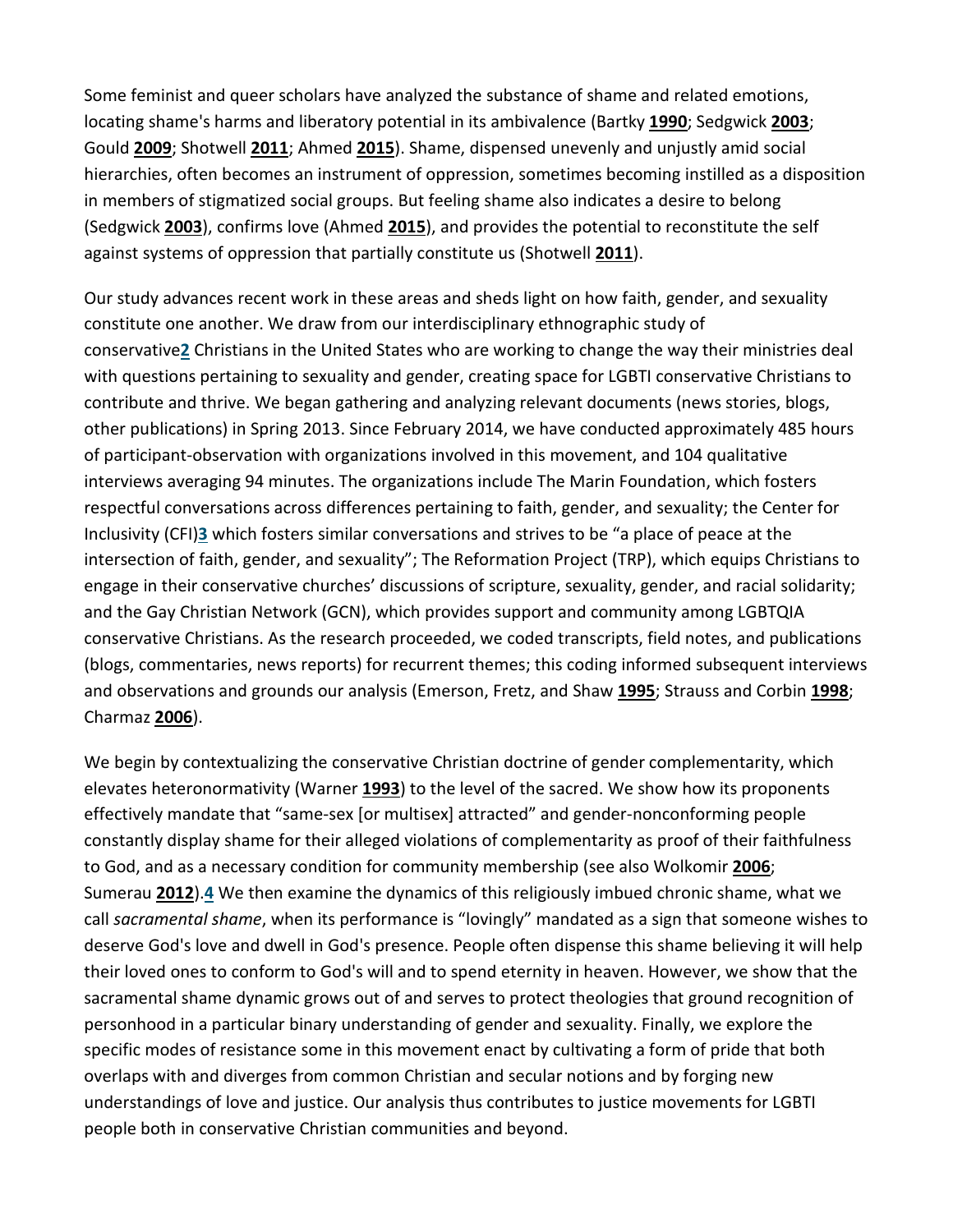#### Sacred Dichotomy

US historians have traced today's dominant understandings of gender to the Victorian era's growth of capitalism and the ensuing separation of spheres (see D'Emilio and Freedman **[1988](https://0-onlinelibrary-wiley-com.libus.csd.mu.edu/doi/10.1111/hypa.12413#hypa12413-bib-0020)**). As white men's work moved outside the home, middle-class white women's realm became that of moral formation, legitimated at the time by suppositions of women's moral superiority to men and responsibility to guide them (Moselener **[2015](https://0-onlinelibrary-wiley-com.libus.csd.mu.edu/doi/10.1111/hypa.12413#hypa12413-bib-0050)**). The *de facto* dominance of white women in the religious sphere threatened to drive white men out of religion altogether; Margaret Lamberts Bendroth argues that white male fundamentalist leaders in the early twentieth century therefore developed theological principles for interpreting scripture in ways that restored men's authority in the church (Bendroth **[1993](https://0-onlinelibrary-wiley-com.libus.csd.mu.edu/doi/10.1111/hypa.12413#hypa12413-bib-0008)**). The notions of "muscular Christianity" that emerged during this time later assuaged men's fears that religion was "sissy" stuff and "reassure[d] men that Christianity did not require the compromise of their God-given, masculine traits" (Moselener **[2015](https://0-onlinelibrary-wiley-com.libus.csd.mu.edu/doi/10.1111/hypa.12413#hypa12413-bib-0050)**, 56, 58). This discourse of gender also helps rationalize discrimination against people of color on the basis of supposedly shameful gender and sexual differences from the white "ideal," a sexually stigmatizing dynamic compounded for sexual and gender minorities within, for instance, black churches in "respectability politics" (Higginbotham **[1993](https://0-onlinelibrary-wiley-com.libus.csd.mu.edu/doi/10.1111/hypa.12413#hypa12413-bib-0033)**; Douglas **[1999](https://0-onlinelibrary-wiley-com.libus.csd.mu.edu/doi/10.1111/hypa.12413#hypa12413-bib-0022)**; Collins **[2005](https://0-onlinelibrary-wiley-com.libus.csd.mu.edu/doi/10.1111/hypa.12413#hypa12413-bib-0013)**).

During the social upheavals of World War II, women took on many traditionally male roles, and the 1950s were a time of retrenchment toward a strict gender binary that idealized families where men worked outside the home for pay and women tended home and children. This mid-century retrenchment coincided with doctors developing the technology to "correct" the ambiguous genitalia created by nature. The cultural understanding that sex *should be* binary gave doctors the impetus to create the impression that that binary occurs "naturally," as they began routinely altering the bodies of intersex infants to conform to the binary sex system (Fausto-Sterling **[2000](https://0-onlinelibrary-wiley-com.libus.csd.mu.edu/doi/10.1111/hypa.12413#hypa12413-bib-0026)**; Preves **[2002](https://0-onlinelibrary-wiley-com.libus.csd.mu.edu/doi/10.1111/hypa.12413#hypa12413-bib-0052)**; Davis **[2015](https://0-onlinelibrary-wiley-com.libus.csd.mu.edu/doi/10.1111/hypa.12413#hypa12413-bib-0019)**).

In much conservative Protestantism, the heteronormative "common sense" that two distinct sexes occur in nature has been elevated to the level of a sacred commandment in the doctrine of gender complementarity, which posits that God created male and female as complementary opposites to be united in marriage (Cragun, Williams, and Sumerau **[2015](https://0-onlinelibrary-wiley-com.libus.csd.mu.edu/doi/10.1111/hypa.12413#hypa12413-bib-0016)**; Sumerau and Cragun **[2015](https://0-onlinelibrary-wiley-com.libus.csd.mu.edu/doi/10.1111/hypa.12413#hypa12413-bib-0065)**). Complementarian theologians explicitly refer to their view of gender as "common sense" or "obvious" to justify positions against same-sex marriage and sometimes feminism (Gagnon **[2001](https://0-onlinelibrary-wiley-com.libus.csd.mu.edu/doi/10.1111/hypa.12413#hypa12413-bib-0028)**; Mohler **[2014](https://0-onlinelibrary-wiley-com.libus.csd.mu.edu/doi/10.1111/hypa.12413#hypa12413-bib-0047)**). Many conservative Protestants see complementarity as analogous to gravity in a story about a plane crash: the eternal condition of possibility, so obvious as not to need mention (Hamilton **[2014](https://0-onlinelibrary-wiley-com.libus.csd.mu.edu/doi/10.1111/hypa.12413#hypa12413-bib-0032)**). In this worldview, complementarianism is laid out in the first two chapters of Genesis, and without it, Christians are left "without any authoritative revelation of what sin is" or "what it means to be human" (Mohler **[2014](https://0-onlinelibrary-wiley-com.libus.csd.mu.edu/doi/10.1111/hypa.12413#hypa12413-bib-0047)**, 18–19).**[5](https://0-onlinelibrary-wiley-com.libus.csd.mu.edu/doi/10.1111/hypa.12413#hypa12413-note-1007_50)** Conservative churches have been among those to create in daily life the impression that creation is "naturally" binary by exiling or censoring anyone whose existence contradicts that claim (Sumerau, Cragun, and Mathers **[2016](https://0-onlinelibrary-wiley-com.libus.csd.mu.edu/doi/10.1111/hypa.12413#hypa12413-bib-0066)**). Violations of gender complementarity may be read as a grave and willful affront to God; a pastor told a respondent who was born intersex to "change your ways" or leave the church (see also Sumerau and Cragun **[2015](https://0-onlinelibrary-wiley-com.libus.csd.mu.edu/doi/10.1111/hypa.12413#hypa12413-bib-0065)**).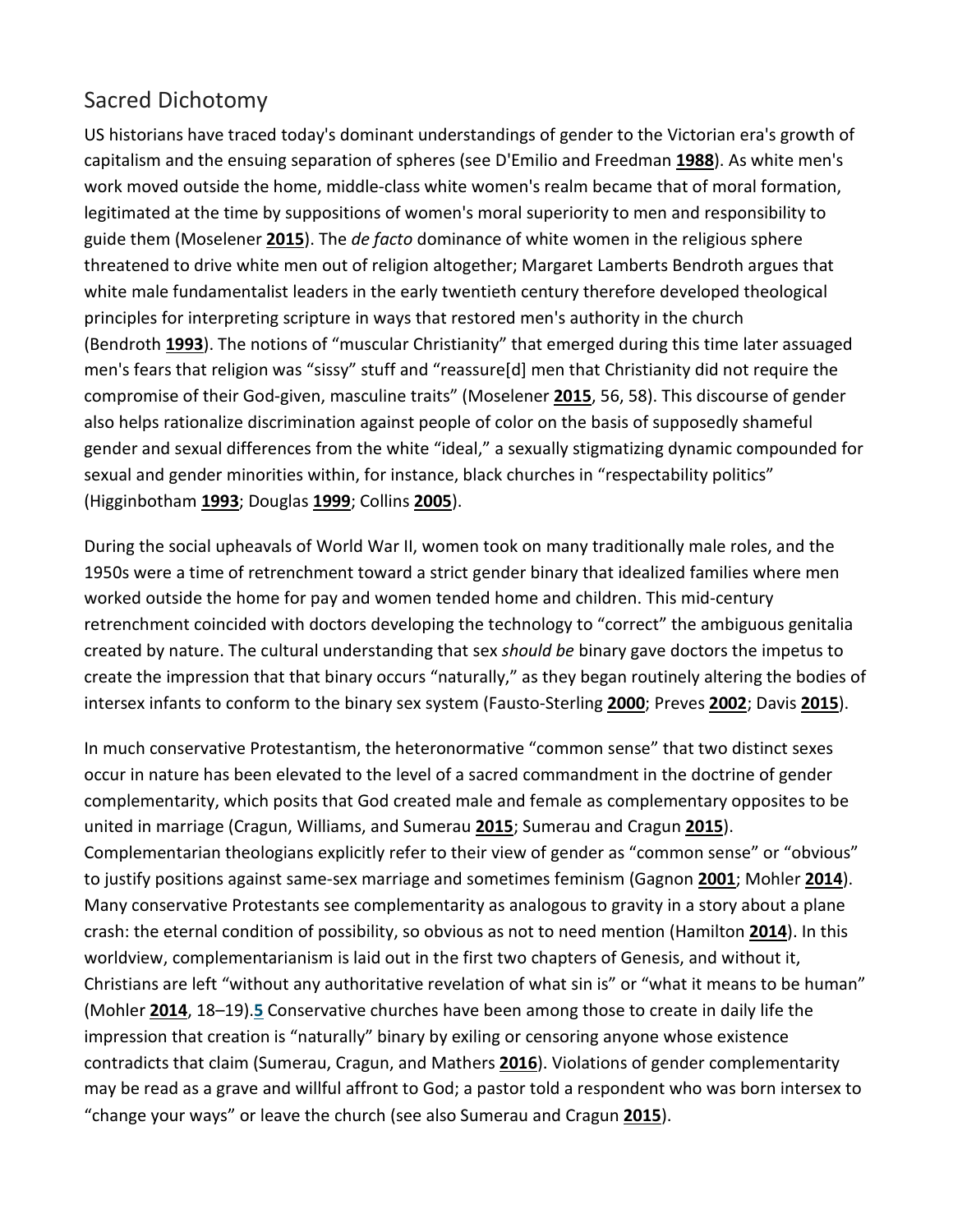Countering such claims, James Brownson points out that scripture does not actually say that male and female are only complete in heterosexual marriage (Brownson **[2013](https://0-onlinelibrary-wiley-com.libus.csd.mu.edu/doi/10.1111/hypa.12413#hypa12413-bib-0010)**). Citing Thomas Laqueur's discussion of the nineteenth-century emergence of binary notions of sex (Laqueur **[1990](https://0-onlinelibrary-wiley-com.libus.csd.mu.edu/doi/10.1111/hypa.12413#hypa12413-bib-0040)**), Megan DeFranza shows that Scripture actually addresses the existence of intersex people, suggesting that its authors recognized that God did not create humanity as a strict binary (DeFranza **[2015](https://0-onlinelibrary-wiley-com.libus.csd.mu.edu/doi/10.1111/hypa.12413#hypa12413-bib-0021)**).

#### A Sacrament of Shame for LGBTI Christians

Within the sacralized ideology of gender complementarity, same- and multi-sex attraction and gender variance are considered sinful; these attractions and experiences are believed to indicate rebellion against God (Strachan **[2014](https://0-onlinelibrary-wiley-com.libus.csd.mu.edu/doi/10.1111/hypa.12413#hypa12413-bib-0061)**). Some conservative Protestant communities hold individuals responsible for having cultivated these feelings and for ridding themselves of them. Others concede the lack of volition, but liken it to genetic dispositions to potentially destructive impulses such as alcoholism, holding people accountable never to act on these desires. Such communities see simply *identifying* as LGBT (and sometimes intersex) as a willful identification with sin and against God (Creek **[2013](https://0-onlinelibrary-wiley-com.libus.csd.mu.edu/doi/10.1111/hypa.12413#hypa12413-bib-0017)**; Bailey **[2014](https://0-onlinelibrary-wiley-com.libus.csd.mu.edu/doi/10.1111/hypa.12413#hypa12413-bib-0004)**; Lambert **[2014](https://0-onlinelibrary-wiley-com.libus.csd.mu.edu/doi/10.1111/hypa.12413#hypa12413-bib-0039)**;) or failure to be a good person (Wolkomir **[2006](https://0-onlinelibrary-wiley-com.libus.csd.mu.edu/doi/10.1111/hypa.12413#hypa12413-bib-0075)**; Sumerau **[2012](https://0-onlinelibrary-wiley-com.libus.csd.mu.edu/doi/10.1111/hypa.12413#hypa12413-bib-0064)**), so some LGBTI conservative Christians resist claiming such identities and say, for example, that they have "same-sex attractions"—often necessitating mental gymnastics on the part of bisexual, trans, and intersex people—or keep their feelings secret to uphold their churches' teaching.

Christian theology has traditionally emphasized feeling guilt over one's moral transgressions, but members of the communities in our study experience shame over a sinful disposition and feelings they consider sinful (such as lust or greed) as an appropriate emotional response because it indicates recognition of one's moral *flaws* (and not just one's moral wrongdoing) and desire to repair broken relationships with God and others. Shame is a complex, ambivalent emotion in which a person feels exposed as defective, and fears rejection from the community (and in these cases, God) on the basis of that exposure; shame indicates both a desire to hide or withdraw and a yearning for recognition and belonging (Lewis **[1971](https://0-onlinelibrary-wiley-com.libus.csd.mu.edu/doi/10.1111/hypa.12413#hypa12413-bib-0043)**; Scheff **[2000](https://0-onlinelibrary-wiley-com.libus.csd.mu.edu/doi/10.1111/hypa.12413#hypa12413-bib-0058)**; Velleman **[2001](https://0-onlinelibrary-wiley-com.libus.csd.mu.edu/doi/10.1111/hypa.12413#hypa12413-bib-0069)**; Sedgwick **[2003](https://0-onlinelibrary-wiley-com.libus.csd.mu.edu/doi/10.1111/hypa.12413#hypa12413-bib-0059)**; Calhoun **[2004](https://0-onlinelibrary-wiley-com.libus.csd.mu.edu/doi/10.1111/hypa.12413#hypa12413-bib-0011)**; Shotwell **[2011](https://0-onlinelibrary-wiley-com.libus.csd.mu.edu/doi/10.1111/hypa.12413#hypa12413-bib-0060)**; Ahmed **[2015](https://0-onlinelibrary-wiley-com.libus.csd.mu.edu/doi/10.1111/hypa.12413#hypa12413-bib-0001)**). The shame heterosexual, cisgender Christians dispense toward one another and feel for their own sinfulness often leads to confession, prayer, and reduced temptation, creating the potential for redemption by fostering moral improvement and restored relationships. Many have not been *routinely* shamed, in this area at least, and have not had their worth as persons constantly called into question, so coming to feel ashamed for significant moral flaws can be restorative because the shame is temporary and can be resolved (Shotwell **[2011](https://0-onlinelibrary-wiley-com.libus.csd.mu.edu/doi/10.1111/hypa.12413#hypa12413-bib-0060)**, 93–94; Ahmed **[2015](https://0-onlinelibrary-wiley-com.libus.csd.mu.edu/doi/10.1111/hypa.12413#hypa12413-bib-0001)**, 107).

Our observations and interviews suggest that conservative church membership and the shame that regulates it look very different for those who experience same- or multi-sex attraction and/or gender variance. Ministries that see such attractions and experiences as sinful end up (often unintentionally) treating shame almost as a special sacrament (an outward indicator of God's presence) just for LGBTI members, requiring that they constantly display shame as the sign that they have not "turned their backs on God" (Wolkomir **[2006](https://0-onlinelibrary-wiley-com.libus.csd.mu.edu/doi/10.1111/hypa.12413#hypa12413-bib-0075)**; Sumerau **[2012](https://0-onlinelibrary-wiley-com.libus.csd.mu.edu/doi/10.1111/hypa.12413#hypa12413-bib-0064)**). Many Protestant churches recognize no sacraments at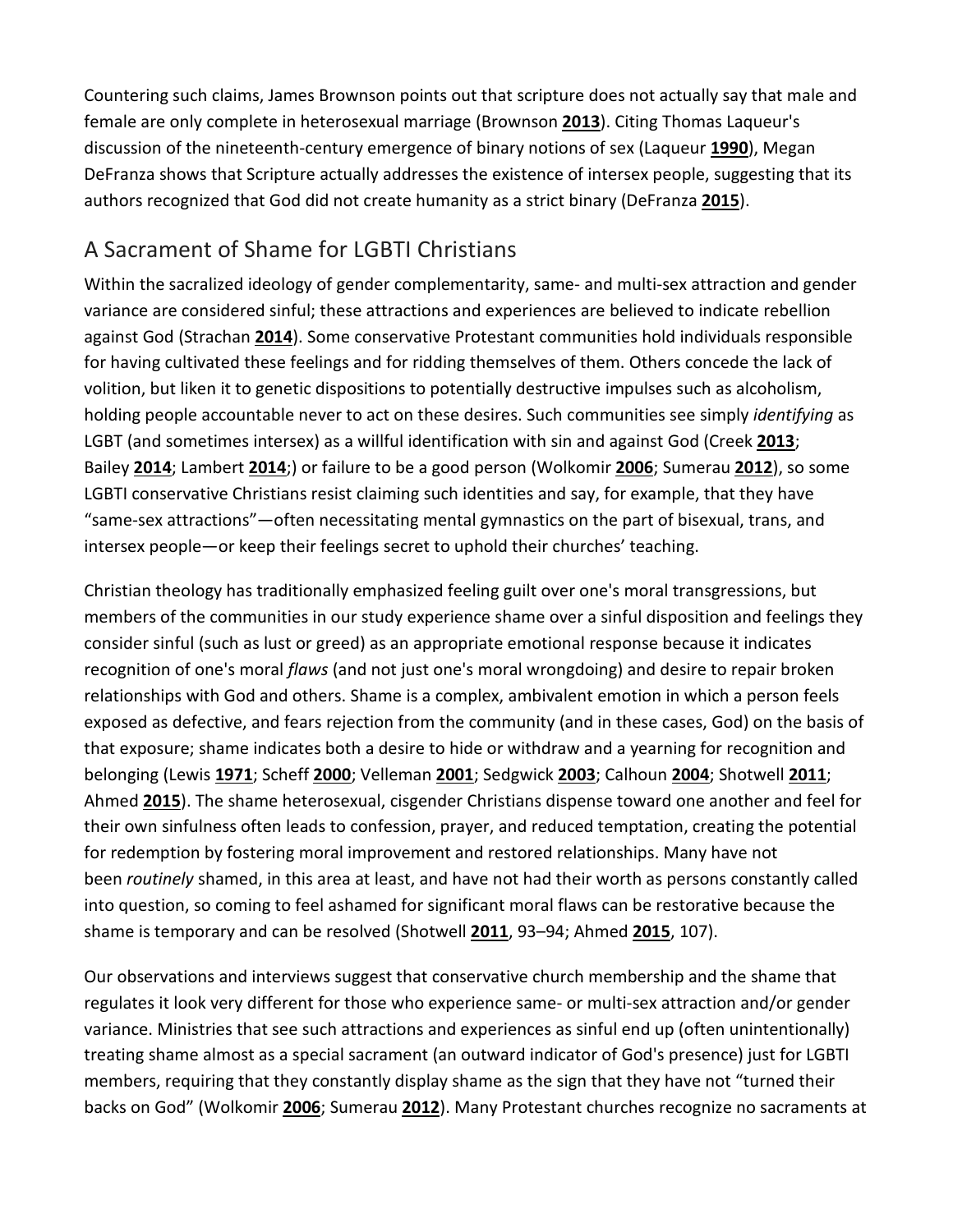all, and others do not posit sacraments as necessary for salvation, so the existence of a nonformalized, indispensable sacrament only for LGBTI people teems with ironies.

The *sacramental shame* dynamic emerges because conventionally conservative Christians see "samesex attractions" (including those experienced by bisexuals) and "gender deviance" as temptations akin to their own; they expect that feeling ashamed of this "sinfulness" will work redemptively in these cases too. However, our research reveals two reasons that shame does not have the expected redemptive effects with regard to being LGBTI. Christians maintain that feelings they consider sinful can respond to willpower; however, sexual orientation and gender identity do not usually respond to acts of will, so shame becomes a perpetual requirement. More important, sexual orientation and gender variance do not in themselves rupture relationships, as sins do, but are part of the basis from which a person relates to others. Rather than helping people to restore relationships, sacramental shame relentlessly attacks their ability to form them.

Sacramental shame also works differently from other sacraments and rituals. Rituals, including sacraments in some churches, serve as markers of the presence of God in community (as in communion), often in times of liminality (birth, marriage). Defined broadly, sacraments are ceremonies or rituals, dispensed by the church, that provide tangible opportunities to experience God's presence in and through community and that some churches deem necessary for salvation. But sacramental shame typically creates feelings of isolation rather than community, it has no prescribed end, and it does not make people feel closer to God. For those who have internalized complementarian teachings and who spend years trying everything to rid themselves of their attractions or suppress their experience of gender, the absence of change creates the feeling that no matter how desperately they love God, God's back must be turned on *them*. Some commit to celibacy in order to remain faithful to their churches' (and their own) understanding of sexual intimacy as reserved for male–female marriage (see Creek **[2013](https://0-onlinelibrary-wiley-com.libus.csd.mu.edu/doi/10.1111/hypa.12413#hypa12413-bib-0017)**), but this approach proves livable only for some. Some *formerly* celibate respondents reported having felt like they had to cut off *any* relationship that began to feel too much like love, lest they harm those they cared about just by loving them.**[6](https://0-onlinelibrary-wiley-com.libus.csd.mu.edu/doi/10.1111/hypa.12413#hypa12413-note-1008_74)**

Ahmed's emphasis on the connection between shame and love (desire for connection) helps further explain this dynamic:

In showing my shame in my failure to live up to a social ideal, I come closer to that which I have been exposed as failing. This proximity of shame can, of course, repeat the injury (the shamed other may return love through identification with an ideal that it cannot be, so that the return confirms the inhabitance of the [nonnormative]). Shame may be restorative only when the shamed other can "show" that its failure to measure up to a social ideal is temporary… in order to allow us to re-enter the family or community. (Ahmed **[2015](https://0-onlinelibrary-wiley-com.libus.csd.mu.edu/doi/10.1111/hypa.12413#hypa12413-bib-0001)**, 107)

By requiring that LGBTI people constantly display shame to prove that they remain faithful to God and desire belonging, these churches compel LGBTI people to "come closer to" a normative ideal cisgender heterosexuality—that they cannot acquire. This shaming dynamic forces a "choice": between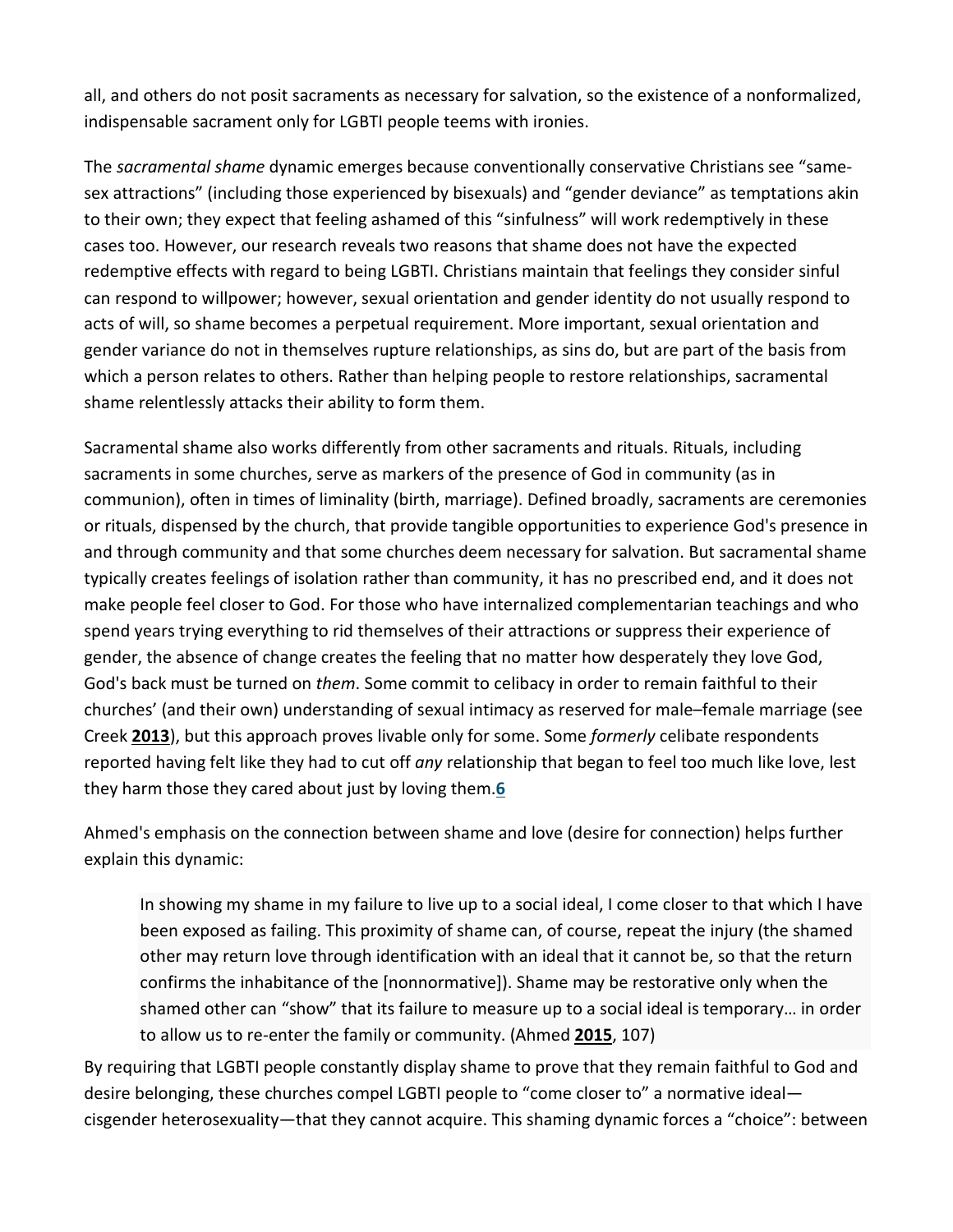positing one's orientation as always not-yet-changed in order to be recognized as belonging and (conditionally) loved, or claiming an identity as an LGBTI person, which is often read by the community as grounds for expulsion from the church and even from God's love.**[7](https://0-onlinelibrary-wiley-com.libus.csd.mu.edu/doi/10.1111/hypa.12413#hypa12413-note-1009_76)** The impossibility of being loved *as they are* produces a shaming dynamic that is enduring rather than temporary, and often results in shame being instilled as a disposition.**[8](https://0-onlinelibrary-wiley-com.libus.csd.mu.edu/doi/10.1111/hypa.12413#hypa12413-note-1010_77)**

Dispositional shame is not the type of shame heterosexual, cisgender Christians experience as a morally beneficial response to sinfulness.**[9](https://0-onlinelibrary-wiley-com.libus.csd.mu.edu/doi/10.1111/hypa.12413#hypa12413-note-1011_78)** When people bear shame as a cultivated disposition, they experience the elements of painful exposure, fear of rejection, and powerlessness over their identity not as sudden, unexpected intrusions into an otherwise undisturbed consciousness, but as a way of feeling emotionally at home in the world (Bartky **[1990](https://0-onlinelibrary-wiley-com.libus.csd.mu.edu/doi/10.1111/hypa.12413#hypa12413-bib-0006)**; Lehtinen **[1998](https://0-onlinelibrary-wiley-com.libus.csd.mu.edu/doi/10.1111/hypa.12413#hypa12413-bib-0042)**; Woodward **[2000](https://0-onlinelibrary-wiley-com.libus.csd.mu.edu/doi/10.1111/hypa.12413#hypa12413-bib-0076)**). Acute episodes of shame affirm their sense of inferiority and tend to yield not a healthy check on selfrighteousness, but self-loathing or self-abasement sometimes to the point of self-destruction (Lewis **[1992](https://0-onlinelibrary-wiley-com.libus.csd.mu.edu/doi/10.1111/hypa.12413#hypa12413-bib-0044)**; Pattison **[2000](https://0-onlinelibrary-wiley-com.libus.csd.mu.edu/doi/10.1111/hypa.12413#hypa12413-bib-0051)**).

#### "Compassionate" Sacramental Shaming

Before naming their feelings of difference, many of our participants report mounting fear of exposure of their "defects" and of rejection. Sacramental shame intensified as they began to disclose (or be outed) to others. Some loved ones responded by enacting what was feared, exiling them either permanently or until they could "fix" themselves and restore their worthiness. Although this response is still common, it is increasingly giving way to "compassionate" shaming of "love the sinner, but hate the sin." This form of sacramental shame is often dispensed with affection by loved ones who sincerely believe that they are helping the "sinners" to resist their sinful temptations and become better people. Yet as Ryan Cragun, Emily Williams, and J. E. Sumerau argue, displays of sympathy can send a "dual message" by performing care while affirming moral and institutional superiority (Cragun, Williams, and Sumerau **[2015](https://0-onlinelibrary-wiley-com.libus.csd.mu.edu/doi/10.1111/hypa.12413#hypa12413-bib-0016)**, 302). Brownson sees "compassionate" shaming's toxicity as coming from the doubleness of the messages: "We love you, but we abhor the way you operate emotionally" (Brownson **[2013](https://0-onlinelibrary-wiley-com.libus.csd.mu.edu/doi/10.1111/hypa.12413#hypa12413-bib-0010)**, 216). What feels like love to those trying to save their loved one, does not feel like love—or feels like a confusing, conditional, entrapping, and harmful form of it—to the person being told constantly to mistrust and fix their very capacity to relate to God and others. Not feeling loved by those who appear so clearly loving can compound the feeling that something is wrong with the person's capacity to give and receive love. The feeling intensifies when church leaders bar them from serving the church for fear that their "damaged" capacity for relationship will harm others.

Conservative Christians often dispense "compassionate" sacramental shame by first invoking one's status as a "child of God," a person of sacred worth, to deny that they could be LGBT.**[10](https://0-onlinelibrary-wiley-com.libus.csd.mu.edu/doi/10.1111/hypa.12413#hypa12413-note-1012_86)** In a heartbreaking confession shared to help other parents to love their LGBT kids, Linda and Rob Robertson describe their response when their son Ryan, at age twelve, told his mother he was gay. They say they felt shock and fear, but responded with overt expressions of their deep unconditional love coupled with equally explicit "conditions." They recall telling him: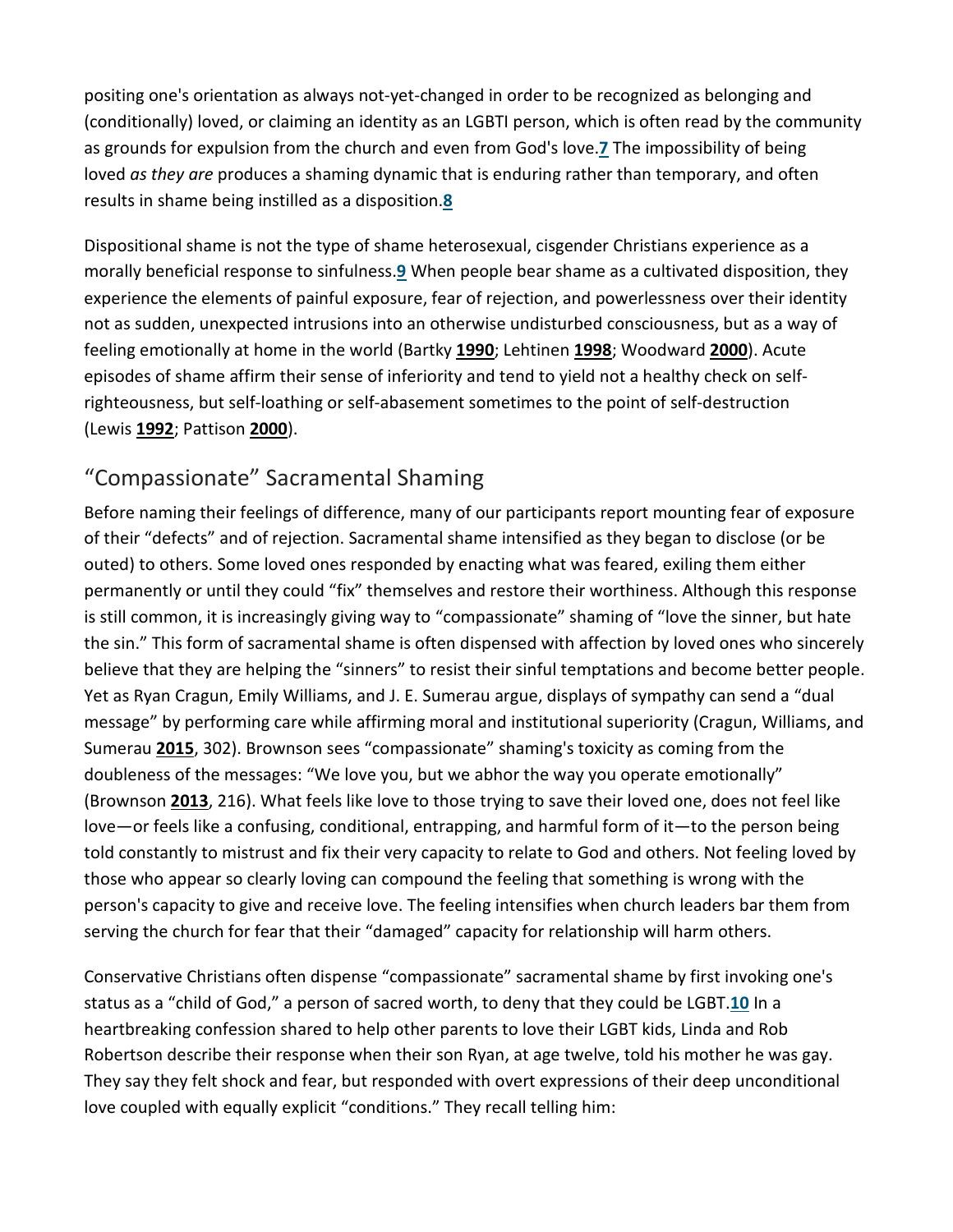We love you. We will always love you. And this is hard, really hard.... [but t]he feelings you have had for other guys don't make you gay…. Your identity is not that you're gay anyway. You are a child of God…. Since you know what the bible says, and since you want to follow God, embracing your sexuality is not an option. (Robertson and Robertson **[2013](https://0-onlinelibrary-wiley-com.libus.csd.mu.edu/doi/10.1111/hypa.12413#hypa12413-bib-0054)**)

In her keynote address at TRP's 2016 conference, Julie Rodgers described how after being subject to years of unsuccessful therapies to make her heterosexual,**[11](https://0-onlinelibrary-wiley-com.libus.csd.mu.edu/doi/10.1111/hypa.12413#hypa12413-note-1013_88)** she realized that her same-sex attractions were not fleeting and would not be overcome with will power. When she tried to come out as gay, her community rejected her claim to this identity:

"Y'all, I'm gay, like, I'm really gay…. I love Jesus. I'm all in for this vision but I am a lesbian," and they would be like, "No, you're not gay. You're a child of God." And I was like, "No, no, I know. I'm a gay child of God." And they're like, "You're a beloved daughter of the King, who struggles with same-sex attractions." (Rodgers **[2016](https://0-onlinelibrary-wiley-com.libus.csd.mu.edu/doi/10.1111/hypa.12413#hypa12413-bib-0057)**)

After insisting that a person is not LGBT, but *instead* is a child of God, parents and pastors then work to "help" that person secure their Christian identity, which often takes the form of frenzied mobilization to fix the person's allegedly sinful sexuality or gender experience. The Robertsons write of their frantic efforts involving daily prayer teams and binders of scripture passages in the bathroom, and Rodgers tells of her youth being dominated by the project of not being gay: "My whole sort of upbringing was like, 'Okay, don't wear sweater vests. Don't play softball. Don't be gay. Don't be gay.'"

Adding to the confusion, complementarian thought explicitly defines homosexuality and bisexuality as gender problems, which may be cured by restoring a person's gender identity (Moberly **[1983](https://0-onlinelibrary-wiley-com.libus.csd.mu.edu/doi/10.1111/hypa.12413#hypa12413-bib-0046)**; Erzen **[2006](https://0-onlinelibrary-wiley-com.libus.csd.mu.edu/doi/10.1111/hypa.12413#hypa12413-bib-0025)**; Robinson and Spivey **[2007](https://0-onlinelibrary-wiley-com.libus.csd.mu.edu/doi/10.1111/hypa.12413#hypa12413-bib-0056)**; Gerber **[2011](https://0-onlinelibrary-wiley-com.libus.csd.mu.edu/doi/10.1111/hypa.12413#hypa12413-bib-0029)**; Waidzunas **[2015](https://0-onlinelibrary-wiley-com.libus.csd.mu.edu/doi/10.1111/hypa.12413#hypa12413-bib-0071)**), and trans and intersex people are often discredited as "homosexual" because they challenge the complementarian binary, appearing to willfully reject God's plan. The community's efforts usually focus on fixing the person's "broken" gender. The Robertsons channeled Ryan into masculine activities and friendships with manly, straight men. Rodgers's therapy was intensely focused on healing her "broken" femininity:

the idea was that… there was something in me that was like brokenness in my femininity, and that if I could just embrace my inner femininity, I would [heal…] and begin to feel attracted to men. So I learned to wear makeup in the ministry and… they got me in jeans that fit a little bit better. They taught me to walk with my hips first instead of my shoulders first…. (T)hey were trying to girl me up. (Rodgers **[2016](https://0-onlinelibrary-wiley-com.libus.csd.mu.edu/doi/10.1111/hypa.12413#hypa12413-bib-0057)**)

Others recount similar experiences, within or independent of reparative therapy.

Nonaffirming**[12](https://0-onlinelibrary-wiley-com.libus.csd.mu.edu/doi/10.1111/hypa.12413#hypa12413-note-1014_96)** Christians often dispense "compassionate" sacramental shame with good intentions (Erzen **[2006](https://0-onlinelibrary-wiley-com.libus.csd.mu.edu/doi/10.1111/hypa.12413#hypa12413-bib-0025)**; Wolkomir **[2006](https://0-onlinelibrary-wiley-com.libus.csd.mu.edu/doi/10.1111/hypa.12413#hypa12413-bib-0075)**), yet these attempts to love do not heal or restore one's ability to relate to others. Instead, participants report emotional isolation, despair, self-hatred, substance abuse,**[13](https://0-onlinelibrary-wiley-com.libus.csd.mu.edu/doi/10.1111/hypa.12413#hypa12413-note-1015_99)** eating disorders, reckless behavior, suicide, and even severe physical health consequences including heart failure and an autoimmune disorder—as a result of attempting to suppress their attractions and cutting themselves off from relationship.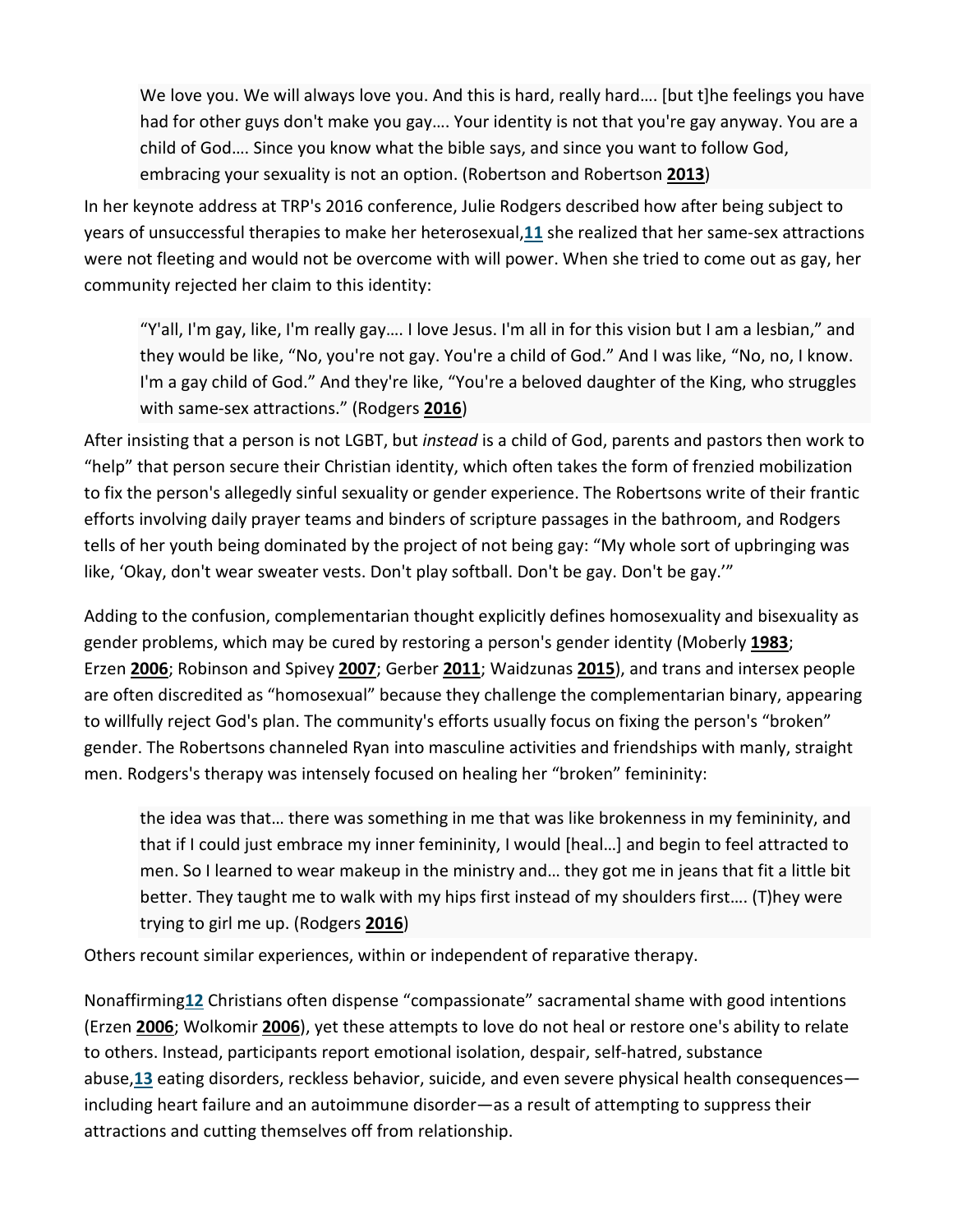#### Why so Afraid?

On all sides of "compassionate" sacramental shame, people report that their dominant emotion was fear. LGBT participants describe being terrified when coming into the realization that they had samesex attractions or didn't identify with the sex they were assigned at birth, crying "ugly tears" on bedroom floors, begging God to fix them, and so afraid of this "sin" that they could not even speak it out loud. Heterosexual, cisgender parents also describe paralyzing fear when their children came out to them. The frenzy and desperation with which some parents try to fix their children affirms that people are terrified. No sin seems to yield this level of panic, and none so threatens a person's Christian credentials; a white gay respondent in her twenties grew up knowing that "murdering someone was probably forgivable and being gay wasn't."

Sexual and gender variance provoke intense fear responses in these communities because they posit normative gender (and therefore sexuality) as essential to humanity and God's order. We see this in the Robertsons' (**[2013](https://0-onlinelibrary-wiley-com.libus.csd.mu.edu/doi/10.1111/hypa.12413#hypa12413-bib-0054)**) description of the shock they felt when Ryan came out to them because he was "unafraid of anything, tough as nails, and ALL boy" (Robertson and Robertson **[2013](https://0-onlinelibrary-wiley-com.libus.csd.mu.edu/doi/10.1111/hypa.12413#hypa12413-bib-0054)**)—his gender identity, his presumed masculinity, was suddenly in question—and in the way loved ones corrected Rodgers when she said she was gay. A twenty-two-year-old white trans man recalled his college ministry friends' response when he came out to them as, "We love you but it's not okay to act on these feelings. You're, like, really a beautiful woman of God." They advised him to wear tighter tee-shirts.

Within these communities, it is possible for a man to be addicted to alcohol or to commit infidelity, theft, or even murder, and still be seen as a "man of God." He may be a failed Christian; his actions disappoint the community's expectations for what it means to be *of God,* but not what it means to be *a man*. From these communities' perspective, violations of gendered expectations appear as a more fundamental rejection of God's first intention when creating humanity. These communities mobilize to fix allegedly sinful sexuality with gendered activities because one's ability to be recognized as a person created by God actually depends on one's ability to be recognized within the gender binary. The love available to those with same- or multi-sex attractions or experiences of gender variance is not the unconditional love available to all persons, because their difference calls into question their very *personhood*.

Patrick Hopkins has argued that gay men seem "monstrous" in the logic of masculinity (Hopkins **[1998](https://0-onlinelibrary-wiley-com.libus.csd.mu.edu/doi/10.1111/hypa.12413#hypa12413-bib-0035)**); within complementarian logic, the specter not just of a gay man, but of any LGBTI person, is monstrous. Ryan's same-sex "temptations," should he not get a grip on them, threatened to destroy his personhood, to expose him as a monster (and his parents as the creators of a monster). Movement leader Brandan Robertson affirms that complementarian church members can find bisexuality to be just as disqualifying as homosexuality (Robertson **[2016](https://0-onlinelibrary-wiley-com.libus.csd.mu.edu/doi/10.1111/hypa.12413#hypa12413-bib-0053)**), and some trans participants in this movement speak of being subject to harsh treatments (ranging from exclusion to violent attempts at exorcism see Anderson **[2015](https://0-onlinelibrary-wiley-com.libus.csd.mu.edu/doi/10.1111/hypa.12413#hypa12413-bib-0002)**) similar to those meted out to some LGB people.**[14](https://0-onlinelibrary-wiley-com.libus.csd.mu.edu/doi/10.1111/hypa.12413#hypa12413-note-1016_105)**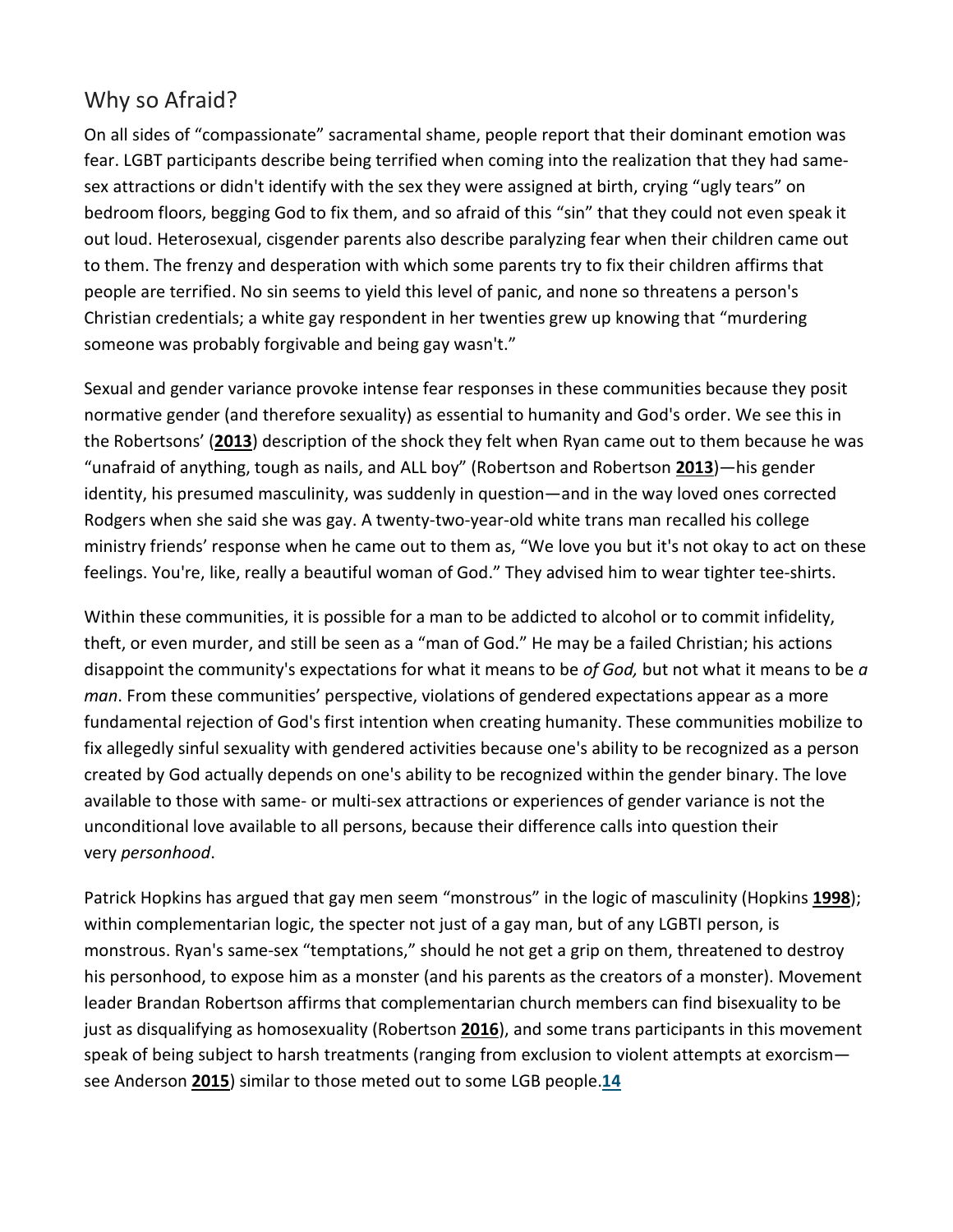This analysis explains why shame is sacramentalized for LGBTI people in these communities, and what distinguishes sacramental shame from the dispositional shame imparted to oppressed groups in other contexts. Chronic shame about people's "sinful" sexuality or gender experience and constant displays of that shame assure the community that they affirm their church's understanding of creation, are trying to hold onto their "God-given" gender and thus personhood, and are working tirelessly to remain "of God." Rather than dispensing shame with the contempt that reminds stigmatized groups that they are irredeemably flawed (Bartky **[1990](https://0-onlinelibrary-wiley-com.libus.csd.mu.edu/doi/10.1111/hypa.12413#hypa12413-bib-0006)**; Woodward **[2000](https://0-onlinelibrary-wiley-com.libus.csd.mu.edu/doi/10.1111/hypa.12413#hypa12413-bib-0076)**), their churches dispense "compassionate" sacramental shame as a sincere (albeit failed) attempt to love. Rather than outright denying full personhood, sacramental shame bestows upon LGBTI Christians the chance to try to achieve their (supposedly God-given) personhood (and then locates their "failure" to do so in their own failures of will). Displaying sacramental shame acknowledges that belonging is perpetually at risk; it is how monsters show that they know they are monsters but *want to be* persons.

#### Overcoming Sacramental Shame

Our LGBTI participants confront "entire theologies dedicated to the idea" that they do not exist as persons (Edman **[2016](https://0-onlinelibrary-wiley-com.libus.csd.mu.edu/doi/10.1111/hypa.12413#hypa12413-bib-0023)**, 110). Sacramental shame is a ritualized, spiritualized form of shame that both grows out of and serves to protect these theologies; when internalized, it disables LGBTI people from seeing who they are and from trusting what they see. Like other studies of both affirming (Yip **[1997](https://0-onlinelibrary-wiley-com.libus.csd.mu.edu/doi/10.1111/hypa.12413#hypa12413-bib-0077)**; Wilcox **[2003](https://0-onlinelibrary-wiley-com.libus.csd.mu.edu/doi/10.1111/hypa.12413#hypa12413-bib-0074)**; McQueeney **[2009](https://0-onlinelibrary-wiley-com.libus.csd.mu.edu/doi/10.1111/hypa.12413#hypa12413-bib-0045)**; Sumerau **[2012](https://0-onlinelibrary-wiley-com.libus.csd.mu.edu/doi/10.1111/hypa.12413#hypa12413-bib-0064)**; Yip, Keenan, and Page **[2013](https://0-onlinelibrary-wiley-com.libus.csd.mu.edu/doi/10.1111/hypa.12413#hypa12413-bib-0078)**) and nonaffirming (Wilcox **[2003](https://0-onlinelibrary-wiley-com.libus.csd.mu.edu/doi/10.1111/hypa.12413#hypa12413-bib-0074)**; Erzen **[2006](https://0-onlinelibrary-wiley-com.libus.csd.mu.edu/doi/10.1111/hypa.12413#hypa12413-bib-0025)**; Creek **[2013](https://0-onlinelibrary-wiley-com.libus.csd.mu.edu/doi/10.1111/hypa.12413#hypa12413-bib-0017)**, Yip, Keenan, and Page **[2013](https://0-onlinelibrary-wiley-com.libus.csd.mu.edu/doi/10.1111/hypa.12413#hypa12413-bib-0078)**) settings, our respondents show that claiming and affirming an identity as both an LGBTI person *and* faithful Christian, worthy to love and serve others, becomes a catalyst for healing for many of our participants. In the face of nonaffirming churches that often explicitly bar LGBTI people from loving or serving others, we argue that claiming such identities is an act of claiming personhood and trusting one's capacity to relate to other people not as a monster, but as a human being.

Elizabeth Edman helps articulate how LGBTI conservative Christians can overcome sacramental shame (Edman **[2016](https://0-onlinelibrary-wiley-com.libus.csd.mu.edu/doi/10.1111/hypa.12413#hypa12413-bib-0023)**). Defining *queer* as an encompassing, collective, nonheteronormative identity, she observes that self-perception as a queer person very often happens through perception of queerness in another—which sparks an awareness, "I am not alone; I exist" (Edman **[2016](https://0-onlinelibrary-wiley-com.libus.csd.mu.edu/doi/10.1111/hypa.12413#hypa12413-bib-0023)**, 110). What she calls *queer pride* emerges in the context of recognizing and valuing the humanity in *other* queer people, which allows all to recognize and affirm their own humanity as queer people. This recognition in turn enables them to trust their (human) capacity to form relationships. They realize, claim, and sustain a sense of self-worth in and through relationship with others (111, 113). This form of self-love contravenes the self-destruction fostered by sacramental shame; it is a self-love that expands possibilities for loving other people because it is born in recognition and affirmation of the humanity shared by self and others (113). This pride protects them from internalizing the degrading messages of those who deny their personhood, without debasing those who actively shame them. For LGBTI Christians, pride is not the hollow cliché of rainbow merchandise, but the recognition that they (like every human being) are made in God's image, loved by God, and worthy to strive to be like Jesus. Pride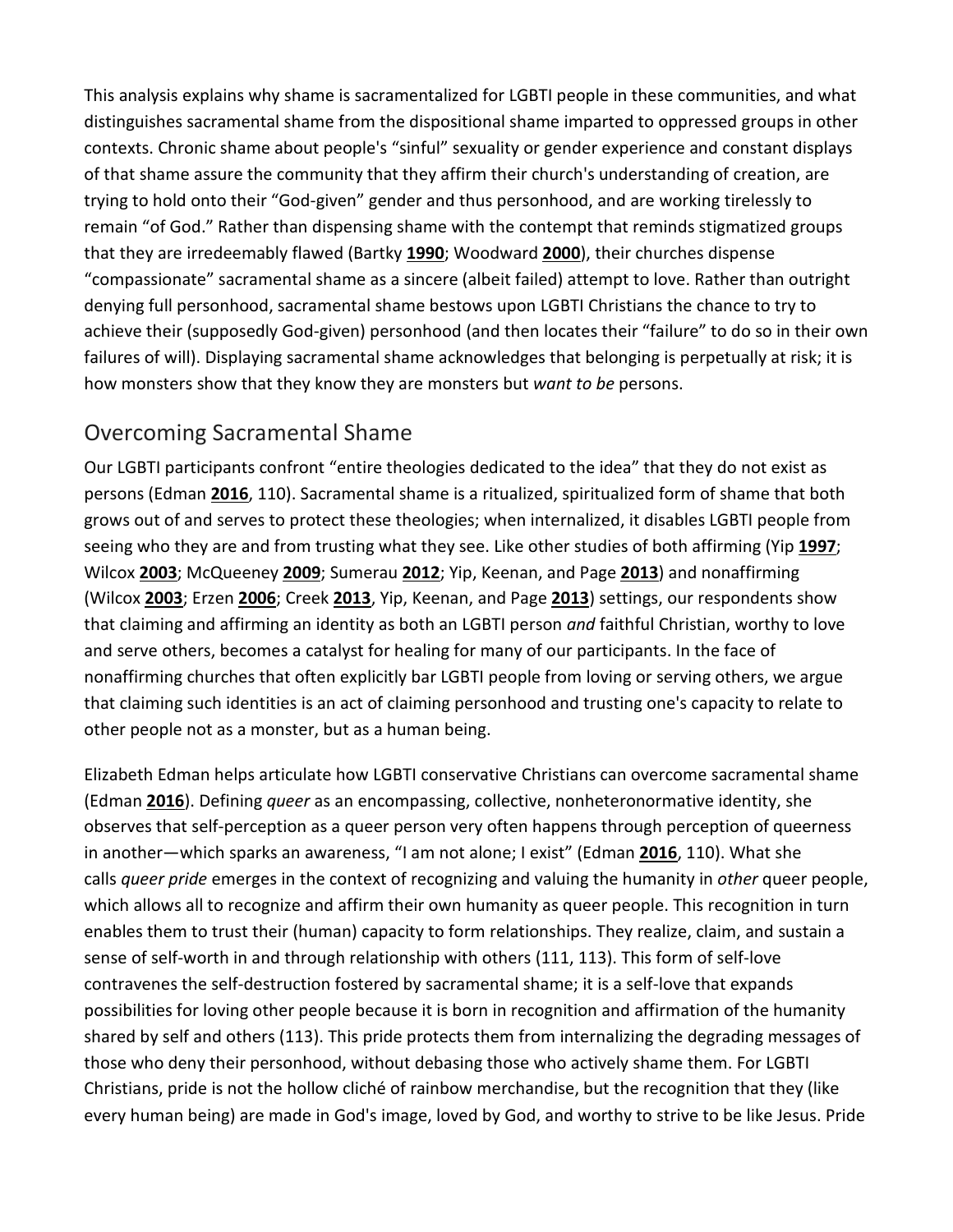is also not a one-time cure to heal the wounds of sacramental shame. Shame has a haunting quality, especially when instilled as a disposition, and seemingly small incidents can drag a person back into its throes. Still, people can recover from these hauntings when they understand themselves as fundamentally of sacred worth and loved by God as they are.

However, it is challenging for LGBTI conservative Christians to cultivate that self-understanding and self-worth, not only because they have to overcome theologies that deny their existence (Lambert **[2014](https://0-onlinelibrary-wiley-com.libus.csd.mu.edu/doi/10.1111/hypa.12413#hypa12413-bib-0039)**), but also because their communities are highly suspicious of pride. They name it as one of the "deadly sins" because they define it as hubris, which sets the self over and against other people and God and makes relationship impossible (Edman **[2016](https://0-onlinelibrary-wiley-com.libus.csd.mu.edu/doi/10.1111/hypa.12413#hypa12413-bib-0023)**, 115). For people whose fundamental worth as persons is never denied, it is easy to overlook the healthy forms of pride that back their self-worth, even as they define *pride* as sinful. Equating pride with hubris harms stigmatized Christians by discouraging and even punishing the cultivation of an emotion people need in order to understand their own worth and to love other people and God (115).

#### Sunsets and Solidarity

Overcoming sacramental shame sensitizes LGBTI conservative Christians to the harm done when others silence or refuse to listen to their accounts of their own experience—what one called a "failure of Christian love." Many come to see listening with openness as a charge of Christian love. Listening with openness inspires some participants and leaders to expand their vision of Christian love to see it as mandating solidarity with other social-justice movements. For one thing, listening to bisexual, trans, and intersex people encourages participants to rethink the place of binary gender in Christian thought. Leading a workshop about bisexuality, Eliel Cruz mentioned the spectrum encompassed within pairings of seeming opposites in the books of Genesis and Revelations, like alpha and omega, and asked:

Can you stand with your feet in the muddy sand on the beach, waves crashing around your feet, tide slowly rising or falling, and honestly draw a clear line between sea and dry land? (Cruz **[2015](https://0-onlinelibrary-wiley-com.libus.csd.mu.edu/doi/10.1111/hypa.12413#hypa12413-bib-0018)**)

Echoing Cruz, TRP founder Matthew Vines used similar reasoning in a 2016 Facebook post regarding anti-transgender legislation, remarking:

Literally no one looks at a sunset and says, "How tragic that the lines between night and day have been blurred in our broken world." Even though night and day are creational categories listed in Genesis 1, just like male and female, with no exceptions mentioned! No, we intuitively understand that God's creation is bursting forth with diversity, with blurred boundaries, and with all the beauty that brings…. So my view: If you think trans and non-binary gender identities are broken, then you should think sunsets are broken, too. And if you aren't willing to say the latter, then perhaps you should rethink the former.

Such arguments disrupt the complementarian binary that has shaped even secular lesbian and gay political organizing in recent decades (Yoshino **[2000](https://0-onlinelibrary-wiley-com.libus.csd.mu.edu/doi/10.1111/hypa.12413#hypa12413-bib-0079)**; Fetner **[2008](https://0-onlinelibrary-wiley-com.libus.csd.mu.edu/doi/10.1111/hypa.12413#hypa12413-bib-0027)**; Stryker **[2008](https://0-onlinelibrary-wiley-com.libus.csd.mu.edu/doi/10.1111/hypa.12413#hypa12413-bib-0063)**).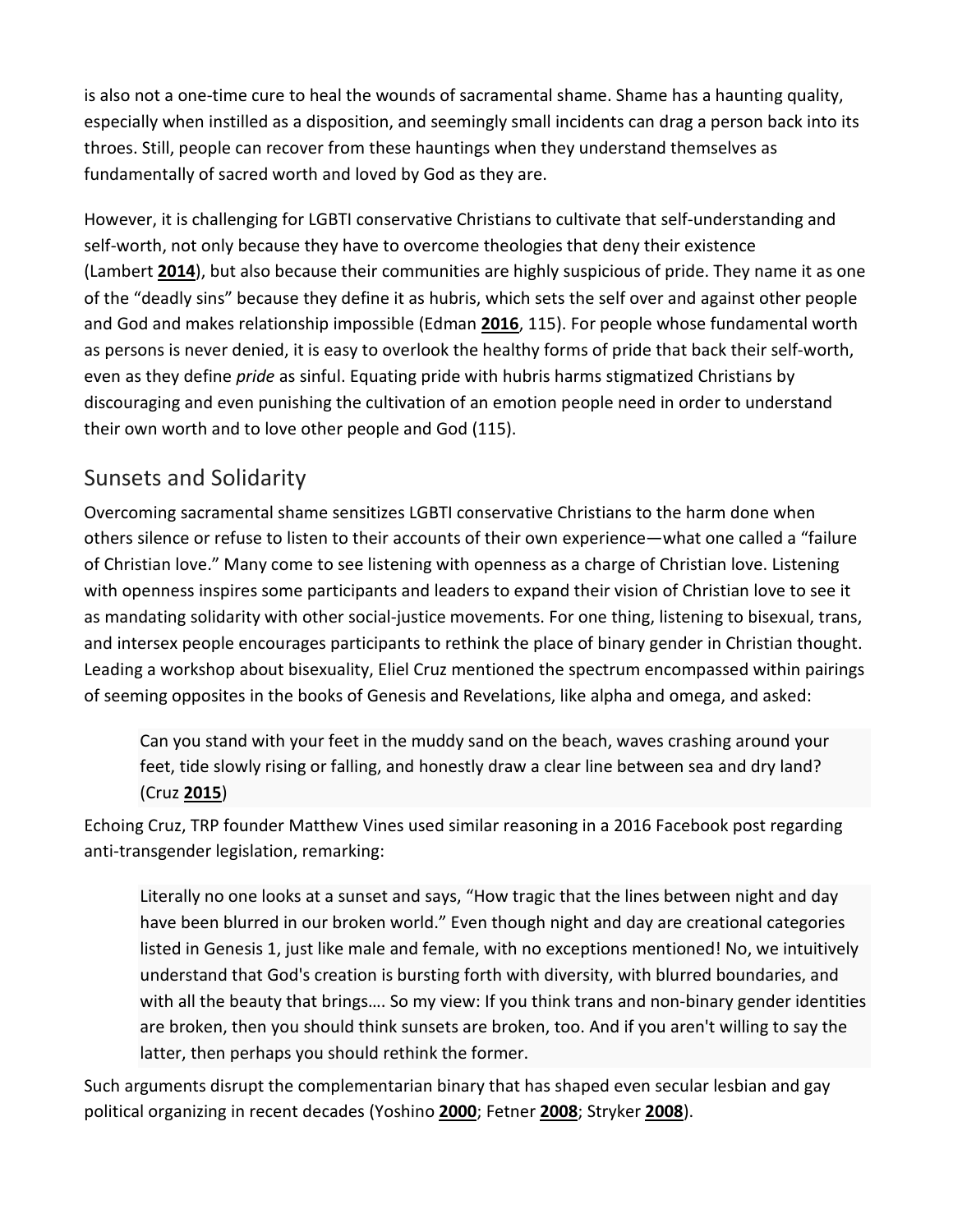Second, listening to celibate gay Christians encourages participants to rethink the church's and late capitalism's emphasis on marriage as the ideal form of family, echoing feminist and queer theorists by calling for institutional support for a broader range of family forms, including friendship and committed, lifelong, celibate partnerships (Barrett and McIntosh **[1990/1982](https://0-onlinelibrary-wiley-com.libus.csd.mu.edu/doi/10.1111/hypa.12413#hypa12413-bib-0005)**; Warner **[1993](https://0-onlinelibrary-wiley-com.libus.csd.mu.edu/doi/10.1111/hypa.12413#hypa12413-bib-0072)**; Ingraham **[1999](https://0-onlinelibrary-wiley-com.libus.csd.mu.edu/doi/10.1111/hypa.12413#hypa12413-bib-0036)**; Warner **[1999](https://0-onlinelibrary-wiley-com.libus.csd.mu.edu/doi/10.1111/hypa.12413#hypa12413-bib-0073)**; Bray **[2003](https://0-onlinelibrary-wiley-com.libus.csd.mu.edu/doi/10.1111/hypa.12413#hypa12413-bib-0009)**; Tushnet **[2014](https://0-onlinelibrary-wiley-com.libus.csd.mu.edu/doi/10.1111/hypa.12413#hypa12413-bib-0068)**; Hill **[2015](https://0-onlinelibrary-wiley-com.libus.csd.mu.edu/doi/10.1111/hypa.12413#hypa12413-bib-0034)**; Talvacchia, Pettinger, and Larrimore **[2015](https://0-onlinelibrary-wiley-com.libus.csd.mu.edu/doi/10.1111/hypa.12413#hypa12413-bib-0067)**). Finally, listening to people of color in this movement encourages white participants to examine the white domination of church and social institutions, to acknowledge their own privilege, and to organize intersectional movements for justice (Greer **[2016](https://0-onlinelibrary-wiley-com.libus.csd.mu.edu/doi/10.1111/hypa.12413#hypa12413-bib-0031)**; Lee **[2016](https://0-onlinelibrary-wiley-com.libus.csd.mu.edu/doi/10.1111/hypa.12413#hypa12413-bib-0041)**). As white, trans, Baptist pastor Allyson Robinson remarked in a GCN conference keynote:

The trajectory of God's work in the world is justice for all. If you are distracted by your dearly won gains and say you're done [because the Supreme Court legalized same-sex marriage], you weren't fighting for justice, you were fighting for yourself. (Robinson **[2016](https://0-onlinelibrary-wiley-com.libus.csd.mu.edu/doi/10.1111/hypa.12413#hypa12413-bib-0055)**)

None of these moves is ever complete. At TRP's 2016 conference, same-gender-loving black pastor Eronica King remarked that white church spaces may affirm her same-gender-loving identity but very often erase or deny her black spiritual identity, forcing her to exist as a fragmented spiritual self (King **[2016](https://0-onlinelibrary-wiley-com.libus.csd.mu.edu/doi/10.1111/hypa.12413#hypa12413-bib-0038)**). Leaders of color insist that truly welcoming spaces let people, as CFI's director Alicia Crosby puts it, "express the fullness of who they are." Creating faith communities that are not merely welcoming but affirming of a full range of intersectional spiritual identities will require substantial effort and vulnerability to being transformed, but with an ethic of responsiveness, participants in this movement grow closer to this radically inclusive vision of community.

Sacramental shame is a form of religiously imbued chronic shame that gets instilled in many of our participants as a disposition. Dispositional shame, however it is cultivated, holds people in constant fear of being rejected or abandoned because of who they are, and causes immeasurable, sometimes fatal harm. However, sacramental shame is distinctive. Typically, shame dispensed toward stigmatized groups signals that community membership or relationship is threatened or withdrawn. In dispensing shame as a sacrament, conservative churches require LGBTI members to feel and constantly display fear of this break in relationship as an outward sign of their desire to deserve God's (supposedly freely given) love, and as a requirement for them to be recognized as persons (not monsters) eligible for (ever partial) relationship. Overcoming this toxic dynamic involves not hubris, but a form of self-love that grounds people in a sense of their own worth, while decentering the self and opening them to others. Their harmful experiences of being shamed lead them to adapt in order to love as they believe Jesus did, to expand their understanding of what love requires such that they cannot evade social justice. This form of pride that backs self-worth and generates humility could serve as a model for more inclusive secular social-justice movements as well.

#### NOTES

We gratefully acknowledge the generous support of the Association for the Sociology of

Religion, Marquette University, and the Self, Motivation, and Virtue Project of the Templeton Religion Trust, which brought us together. We thank the anonymous reviewers as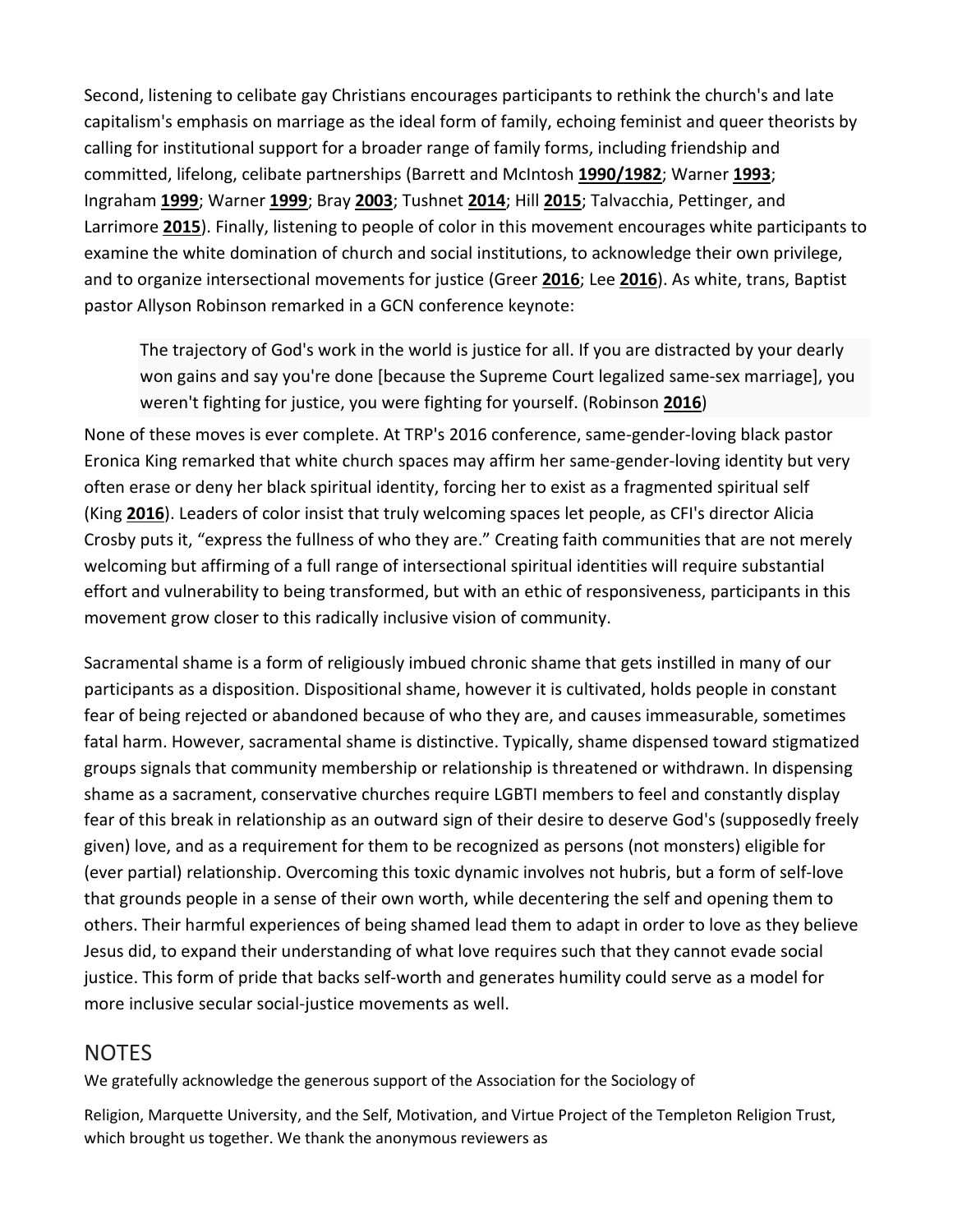well as Clara Fischer, Jason Bilbrey, and Sharon Costanza for helpful comments, and Alicia Crosby for help with interviews. We also thank leaders and participants in this movement for their contributions to this study and their work for justice.

- 1. We use different abbreviations because people in different identity categories can experience conservative Christianity in different ways. We refer to self-identified queers and asexuals (as in LGBTQIA) when referring to organizations that include them (at least in name), but not our study, for different reasons. Some asexuals (people without sexual attraction) participate in this movement; however, these churches exclude them in different ways. Although some participants identify as queer, most also identify as something else in this list as well, and the term queer invokes dynamics beyond the present scope.
- 2. "Conservative" here refers to Protestant communities that focus on individual, personal relationships with Jesus, a "high view" of Scripture, and other conventions of evangelical/fundamentalist churches (Bebbington 1989).
- 3. Through this research, Dawne Moon served on the board of CFI from August 2015–October 2017.
- 4. The vocal presence of bisexuals in this movement attests that the harms levied on "same-sex attracted" people also accrue to those with nonbinary attractions. Given that other researchers (Yoshino 2000; Cragun and Sumerau 2016; Cragun and Sumerau 2017) have found that heterosexuals and gays/lesbians negatively stereotype bi/pan/ambisexuals, the latter's struggles are not likely to result solely from the complementarian narrative. However, the solidarity we discuss below mitigates some of the added stress bi/pan/ambisexual people endure.
- 5. This view of Christianity denies the faith of liberal Christians.
- 6. This is not to say that no one is "called" to celibacy or capable of appreciating its discipline without a calling, but that mandatory celibacy harms some of those who are not called to it (Brownson 2013; Vines 2014).
- 7. The options of finding a liberal/affirming church or leaving the church are not always viable.
- 8. We follow Ullaliina Lehtinen in distinguishing dispositional shame from episodic shame, in which painful exposure of one's flaws comes on suddenly and disrupts a person's ordinary ability to go about daily life as a valued member of the community (Lehtinen 1998). Our research shows that episodic shame, which is likely the kind of shame that heterosexual, cisgender Christians experience as redemptive, can have moral benefit for people with privileged identities (see also Shotwell 2011, ch. 5).
- 9. This is not to assert that LGBTI people are the only ones who experience this shame dynamic; some respondents suggest that purity culture instills the same kind of disposition to shame in heterosexual, cisgender women. White culture, including white church culture, chronically shames people of color. This same dynamic could be linked with the shame of heterosexual, cisgender men who fear exposure of their failure to live up to sacralized masculinity (Kimmel 2000).
- 10. It is not clear in our data that intersex people are routinely subject to this specific narrative unless they are seen as LGBT.
- 11. Reparative therapies meant to "correct" LGBT people were conducted by hundreds of local ministries until Exodus, their umbrella organization, closed in 2013 with a public apology from its president, but some of those ministries persist (Erzen 2006; Gerber 2011; Waidzunas 2015).
- 12. Nonaffirming refers to churches or individuals that do not affirm the rightness of LGBT and other nonnormative sexual or gender identities, same-sex marriage, or gender transitions.
- 13. Ryan's story, sadly, went this route. Just before his eighteenth birthday, depressed and suicidal, he turned to alcohol and drugs and ran away from his family. After being missing for eighteen months, he reunited with his parents in a moving story of forgiveness, healing, and moral transformation on his parents' part. But ten months into recovery Ryan relapsed and died.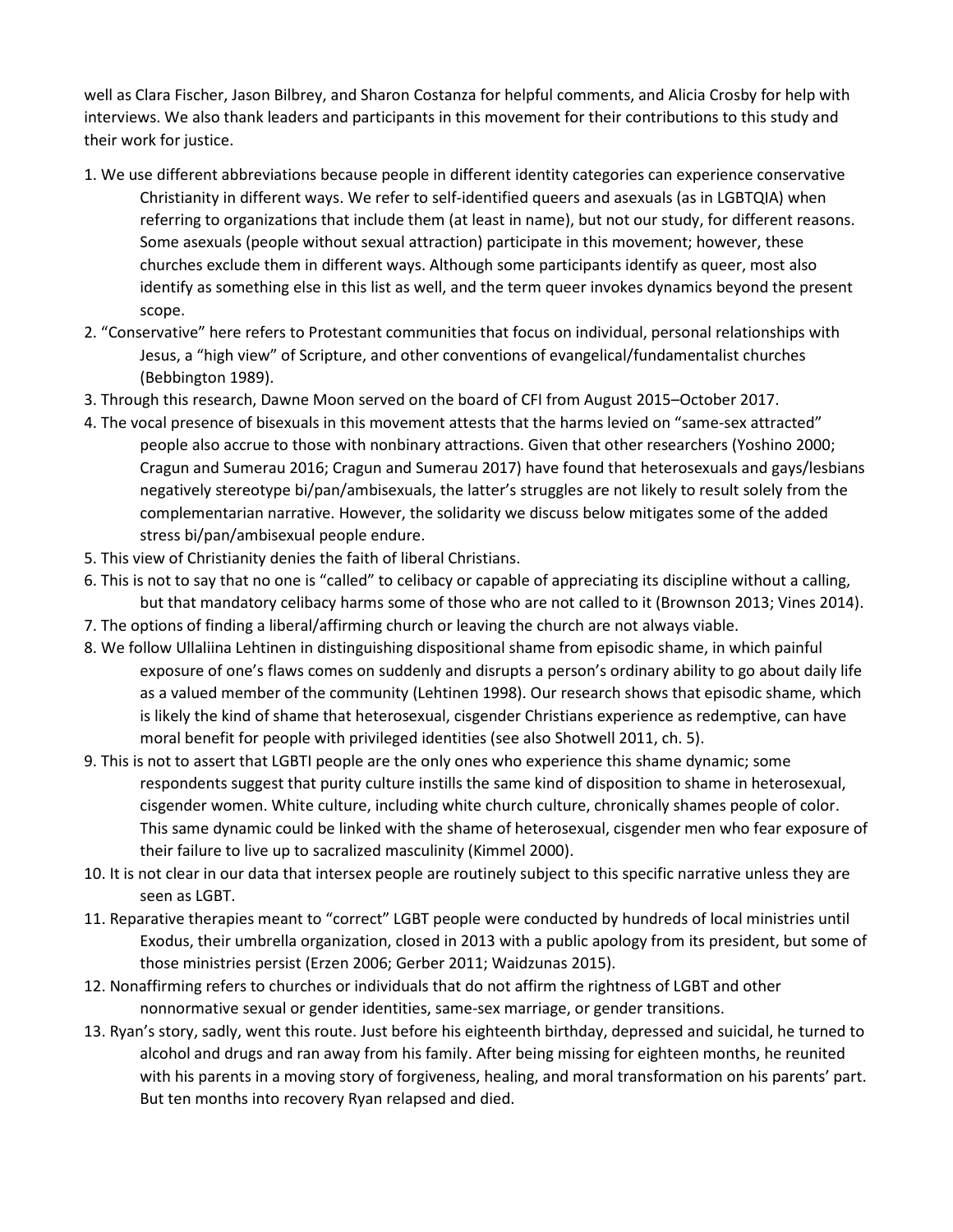14. Intersex respondents spoke of physical and other abuses as a result of their parents' shame about their failure to conform to complementarian images, but this is not limited to conservative Christian communities.

#### REFERENCES

- Ahmed, Sara. 2015. The cultural politics of emotion. New York: Routledge. Anderson, Carmarion D. 2015. Keynote address. The Reformation Project, Atlanta, Ga. June 13.
- Avishai, Orit, Afshan Jafar, and Rachel Rinaldo. 2015. A gender lens on religion. Gender and Society 29 (1): 5– 25.
- Bailey, Sarah Pulliam. 2014. They're gay, they're Christian, and they're celibate! Huffington Post Religion, August 4. https://www.huffingtonpost.com/2014/08/04/gay-christiancelibacy\_n\_5649015.html (accessed August 6, 2014).
- Barrett, Michele, and Mary McIntosh. 1990/1982. The anti-social family. New York: Verso.
- Bartky, Sandra. 1990. Femininity and domination: Studies in the phenomenology of oppression. New York: Routledge Press.
- Bebbington, D. W. 1989. Evangelicalism in modern Britain: A history from the 1730s to the 1980s. New York: Routledge.
- Bendroth, Margaret Lamberts. 1993. Fundamentalism and gender, 1875 to the present. New Haven: Yale University Press.
- Bray, Alan. 2003. The friend. Chicago: University of Chicago Press.
- Brownson, James V. 2013. Bible, gender, sexuality: Reframing the church's debate on same-sex relationships. Grand Rapids, Mich.: Eerdmans.
- Calhoun, Cheshire. 2004. An apology for moral shame. Journal of Political Philosophy 12 (2): 127–46.
- Charmaz, Kathy. 2006. Constructing grounded theory: A practical guide through qualitative analysis. Thousand Oaks, Calif.: Sage.
- Collins, Patricia Hill. 2005. Black sexual politics: African Americans, gender, and the new racism. New York: Routledge.
- Cragun, Ryan T., and J. Edward Sumerau. 2016. The last bastion of sexual and gender prejudice? Sexualities, race, gender, religiosity, and spirituality in the examination of prejudice toward sexual and gender minorities. Journal of Sex Research 52 (7): 821–34.
- ———. 2017. No one expects a transgender Jew: Religious, sexual and gendered intersections in the evaluation of religious and nonreligious others. Secularism and Nonreligion 6 (1): 1–16.
- Cragun, Ryan T., Emily Williams, and J. E. Sumerau. 2015. From sodomy to sympathy: LDS elites' discursive construction of homosexuality over time. JSSR 54 (2): 291–310.
- Creek, S. J. 2013. "Not getting any because of Jesus": The centrality of desire management to the identity work of gay, celibate Christians. Symbolic Interaction 36 (2): 119–36.
- Cruz, Eliel. 2015. Bisexual Christians: Intersections on the margins. Talk delivered at The Reformation Project, Kansas City, Mo. November 7.

Davis, Georgiann. 2015. Contesting intersex: The dubious diagnosis. New York: New York University Press.

- D'Emilio, John, and Estelle N. Freedman. 1988. Intimate matters: A history of sexuality in America. New York: Harper and Row.
- DeFranza, Megan K. 2015. Sex difference in Christian theology: Male, female, and intersex in the image of God. Grand Rapids, Mich.: Eerdmans Publishing.

Douglas, Kelly Brown. 1999. Sexuality and the black church: A womanist perspective. Maryknoll, N.Y.: Orbis.

Edman, Elizabeth M. 2016. Queer virtue: What LGBTQ people know about life and love and how it can revitalize Christianity. Boston: Beacon Press.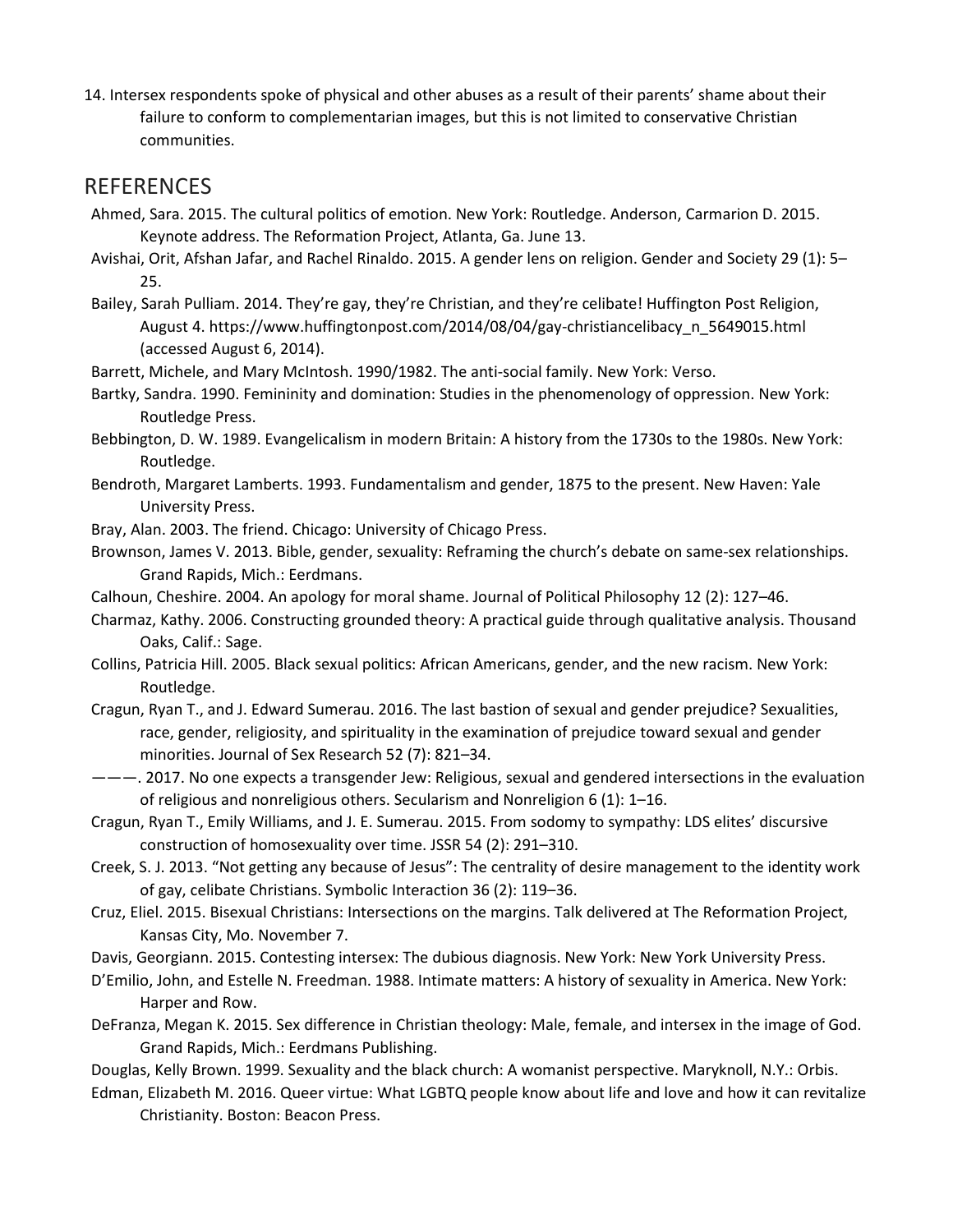- Emerson, Robert M., Rachel I. Fretz, and Linda Shaw. 1995. Writing ethnographic fieldnotes. Chicago: University of Chicago Press.
- Erzen, Tanya. 2006. Straight to Jesus: Sexual and Christian conversions in the ex-gay movement. Berkeley: University of California Press.
- Fausto-Sterling, Anne. 2000. Sexing the body: Gender politics and the construction of sexuality. New York: Basic Books.
- Fetner, Tina. 2008. How the religious right shaped lesbian and gay activism. Minneapolis: University of Minnesota Press.
- Gagnon, Robert A. J. 2001. The Bible and homosexual practice: Texts and hermeneutics. Nashville, Tenn.: Abingdon Press.
- Gerber, Lynne. 2011. Seeking the straight and narrow: Weight loss and sexual reorientation in evangelical America. Chicago: University of Chicago Press.
- Gould, Deborah B. 2009. Moving politics: Emotion and ACT UP's fight against AIDS. Chicago: University of Chicago Press.
- Greer, Broderick. 2016. Theology as survival. Keynote address, Gay Christian Network, Houston, Texas. January 7.
- Hamilton, James M. 2014. How to condone what the Bible condemns: Matthew Vines takes on the Old Testament. In God and the gay Christian? A response to Matthew Vines, ed. R. Albert Mohler. Louisville, Ky.: SBTS Press.
- Higginbotham, Evelyn Brooks. 1993. Righteous discontent: The women's movement in the Black Baptist church, 1880–1920. Cambridge, Mass.: Harvard University Press.
- Hill, Wesley. 2015. Spiritual friendship: Finding love in the church as a celibate gay Christian. Grand Rapids, Mich.: Brazos Press.
- Hopkins, Patrick. 1998. Gender treachery: Homophobia, masculinity, and threatened identities. In Race, class, gender and sexuality: The big questions, ed. Naomi Zack, Laurie Shrage and Crispin Sartwell. Malden, Mass.: Blackwell.
- Ingraham, Chrys. 1999. White weddings: Romancing heterosexuality in popular culture. New York: Routledge.
- Kimmel, Michael S. 2000. Masculinity as homophobia: Fear, shame, and silence in the construction of gender identity. In Readings for diversity and social justice: An anthology on racism, antisemitism, sexism, heterosexism, ableism, and classism, ed. Maurianne Adams, Warren J. Blumenfeld, Rosie Castaneda, Heather W. Hackman, Madeline L. Peters, and Ximena Zuniga. New York: Routledge. ~
- King, Eronica. 2016. And their home receives them not: Exploring the double consciousness of being Black and gay in the Black church experience. The Reformation Project, Long Beach, Calif.
- Lambert, Heath. 2014. Is a "gay Christian" consistent with the gospel of Christ? In God and the gay Christian? A response to Matthew Vines, ed. R. Albert Mohler. Louisville, Ky.: SBTS Press.
- Laqueur, Thomas. 1990. Making sex: Body and gender from the Greeks to Freud. Cambridge, Mass.: Harvard University Press.
- Lee, Justin. 2016. Two dirty words. Keynote Address, Gay Christian Network, Houston, Texas. January 10.
- Lehtinen, Ullaliina. 1998. How does one know what shame is? Epistemology, emotions, and forms of life in juxtaposition. Hypatia 13 (1): 56–77.
- Lewis, Helen. 1971. Shame and guilt in neurosis. New York: International Universities Press.
- Lewis, Michael. 1992. Shame: The exposed self. New York: The Free Press.
- McQueeney, Krista. 2009. "We are God's children, y'all": Race, gender and sexuality in lesbian- and gayaffirming congregations. Social Problems 56 (1): 151–73.
- Moberly, Elizabeth R. 1983. Homosexuality: A new Christian ethic. Cambridge, UK: Lutterworth Press. Mohler, R. Albert. 2014. God and the gay challenge: A response to Matthew Vines. In God and the gay
	- Christian? A response to Matthew Vines, ed. R. Albert Mohler. Louisville, Ky.: SBTS Press.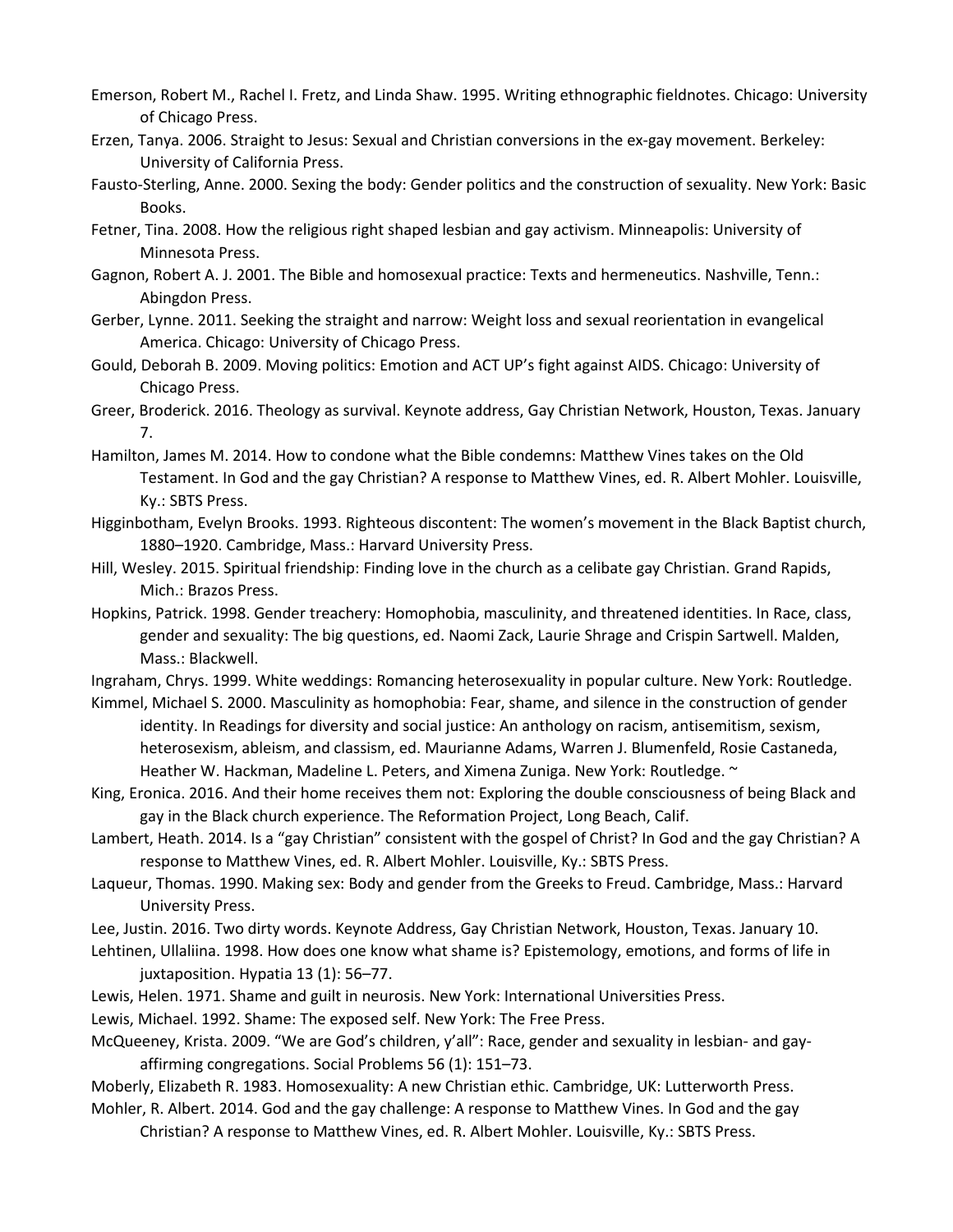- Moon, Dawne. 2004. God, sex, and politics: Homosexuality and everyday theologies. Chicago: University of Chicago Press.
- ———. 2005. Emotion language and social power: Homosexuality and narratives of pain in church. Qualitative Sociology 28 (4): 327–49.
- Moselener, Sara. 2015. Virgin nation: Sexual purity and American adolescence. New York: Oxford University Press.

Pattison, Stephen. 2000. Shame: Theory, therapy, theology. New York: Cambridge University Press.

- Preves, Sharon E. 2002. Sexing the intersexed: An analysis of sociocultural responses to intersexuality. Signs 27 (2): 523–56.
- Robertson, Brandan. 2016. Dear Church (A frank letter from a queer Christian) Patheos: Hosting the conversation on faith (weblog), May 26. http://www.patheos.com/blogs/revangelical/2016/05/26/dearchurch-a-frank-letter-from-a-queer-christian.html (accessed June 26, 2017).
- Robertson, Linda, and Rob Robertson. 2013. Just because he breathes: Learning to truly love our gay son. https://justbecausehebreathes.com (accessed May 2, 2016).
- Robinson, Allyson. 2016. Keynote address (Untitled), Gay Christian Network, Houston, Texas. January 9.
- Robinson, Christine M., and Sue E. Spivey. 2007. The politics of masculinity and the exgay movement. Gender and Society 21 (5): 650–75.
- Rodgers, Julie. 2016. Keynote address (untitled). The Reformation Project, Long Beach, Calif., October 22.
- Scheff, Thomas J. 2000. Shame and the social bond: A sociological theory. Sociological Theory 18 (1): 84–99.
- Sedgwick, Eve Kosofsky. 2003. Touching feeling: Affect, pedagogy, performativity. Durham, N.C.: Duke University Press.
- Shotwell, Alexis. 2011. Knowing otherwise: Race, gender, and implicit understanding. University Park: Pennsylvania State University Press.
- Strachan, Owen. 2014. What has the church believed and taught? Have Christians been wrong all along? In God and the gay Christian? A response to Matthew Vines, ed. R. Albert Mohler. Louisville, Ky.: SBTS Press.
- Strauss, Anselm C., and Juliet M. Corbin. 1998. Basics of qualitative research: Techniques and procedures for developing grounded theory (2nd ed.). Thousand Oaks, Calif.: Sage.
- Stryker, Susan. 2008. Transgender history, homonormativity, and disciplinarity. Radical History Review 100: 145–57.
- Sumerau, J. E. 2012. "That's what a man is supposed to do": Compensatory manhood acts in an LGBT Christian church. Gender and Society 26 (3): 461–87.
- Sumerau, J. E., and Ryan T. Cragun. 2015.Transforming Mormonism: Transgender perspectives on gender and priesthood ordination. In Voices for equality: Ordain women and resurgent Mormon feminism, ed. Gordon Shepherd, Lavina Fielding Anderson, and Gary Shepherd. Salt Lake City, Utah: Greg Kofford Books.
- Sumerau, J. E., Ryan T. Cragun, and Lain A. B. Mathers. 2016. Contemporary religion and the cisgendering of reality. Social Currents 3 (3): 93–311.
- Talvacchia, Kathleen T., Michael F. Pettinger, and Mark Larrimore, eds. 2015. Queer Christianities: Lived religion in transgressive forms. New York: New York University Press.
- Tushnet, Eve. 2014. Gay and Catholic: Accepting my sexuality, finding my community, living my faith. Notre Dame, Ind.: Ave Maria Press.
- Velleman, David. 2001. On the genesis of shame. Philosophy and Public Affairs 30 (1): 27–52.
- Vines, Matthew. 2014. God and the gay Christian: The biblical case in support of same-sex relationships. New York: Convergent.
- Waidzunas, Tom. 2015. The straight line: How the fringe science of ex-gay therapy reoriented sexuality. Minneapolis: University of Minnesota Press.